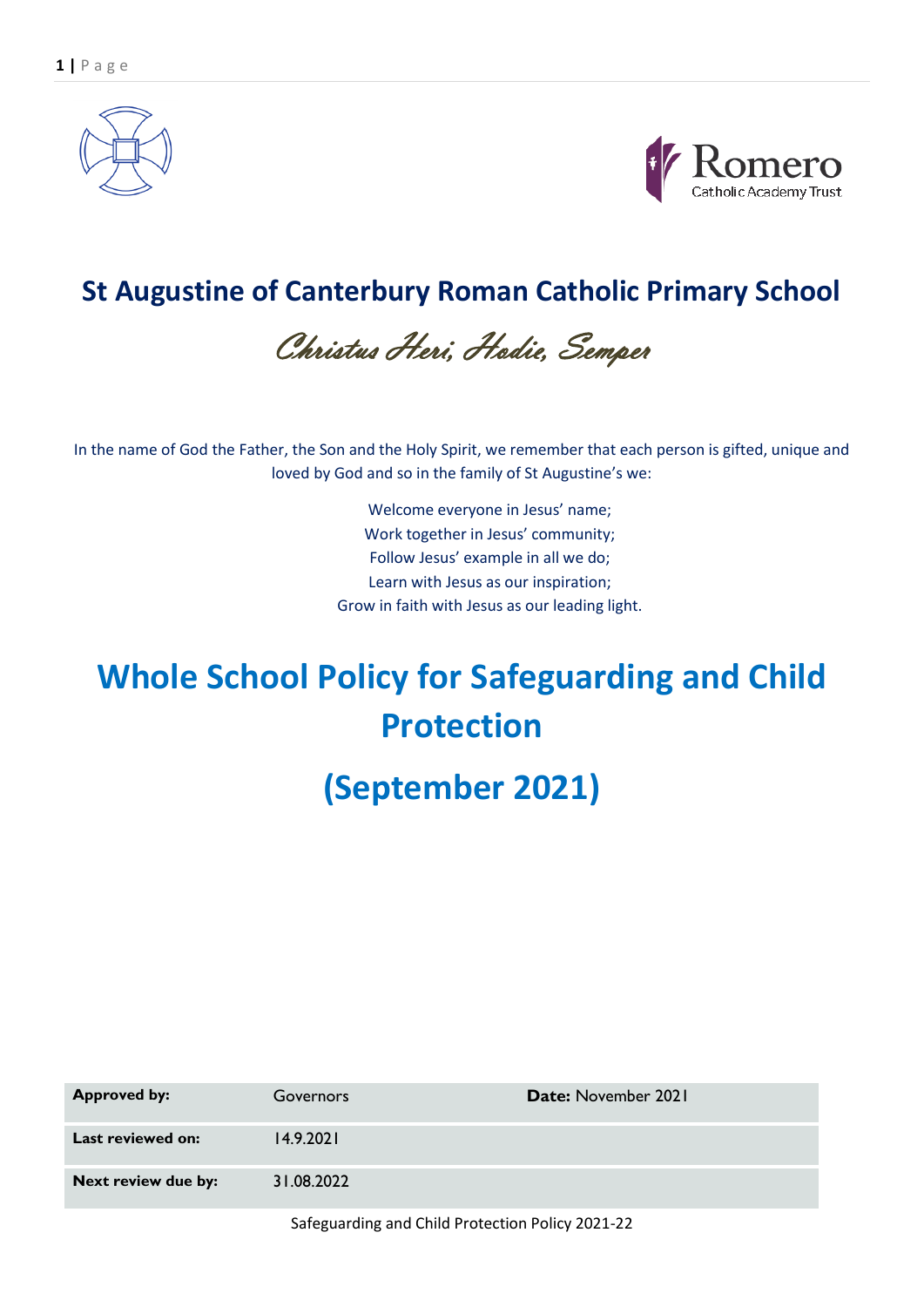| <b>Table of Contents</b> |                                    |                 |                                                         |  |
|--------------------------|------------------------------------|-----------------|---------------------------------------------------------|--|
| I.                       | <b>Context &amp; Rationale</b>     | 18              | Extremism & Radicalisation                              |  |
| $\overline{2}$           | Definition                         | $\overline{19}$ | <b>Private Fostering</b>                                |  |
| $\overline{\mathbf{3}}$  | $Covid-19$                         | $\overline{20}$ | Pupils with Family Members in Prison                    |  |
| 4                        | Law and Guidance                   | $\overline{21}$ | Peer on Peer Abuse including Sexualised<br>Abuse        |  |
| 5                        | Roles and Responsibilities         | $\overline{22}$ | Serious Violence                                        |  |
| 6                        | Training and Induction             | $\overline{23}$ | Online Safety and Personal Electronic<br><b>Devices</b> |  |
| 7                        | <b>Multi-Agency Working</b>        | $\overline{24}$ | Sexting & Sharing of Indecent Images                    |  |
| 8                        | <b>Early Help</b>                  | $\overline{25}$ | Context of Safeguarding Incidents                       |  |
| 9                        | Abuse & Neglect                    | $\overline{26}$ | <b>Extra-Curricular Clubs and Activities</b>            |  |
| $\overline{10}$          | <b>Domestic Abuse</b>              | $\overline{27}$ | <b>Alternative Provision</b>                            |  |
| $\overline{\mathsf{I}}$  | Homelessness                       | $\overline{28}$ | <b>Work Experience</b>                                  |  |
| 12                       | Children Missing from Education    | $\overline{29}$ | <b>Manging Referrals</b>                                |  |
| $\overline{13}$          | <b>Child Criminal Exploitation</b> | 30              | Concerns about staff and safeguarding<br>practices      |  |
| 4                        | <b>Child Sexual Exploitation</b>   | $\overline{31}$ | Allegations of Abuse against staff                      |  |
| $\overline{15}$          | <b>Modern Slavery</b>              | $\overline{32}$ | Safer Recruitment                                       |  |
| 16                       | <b>Female Genital Mutilation</b>   | $\overline{33}$ | Single Central Record                                   |  |
| $\overline{17}$          | <b>Forced Marriage</b>             | $\overline{34}$ | Review                                                  |  |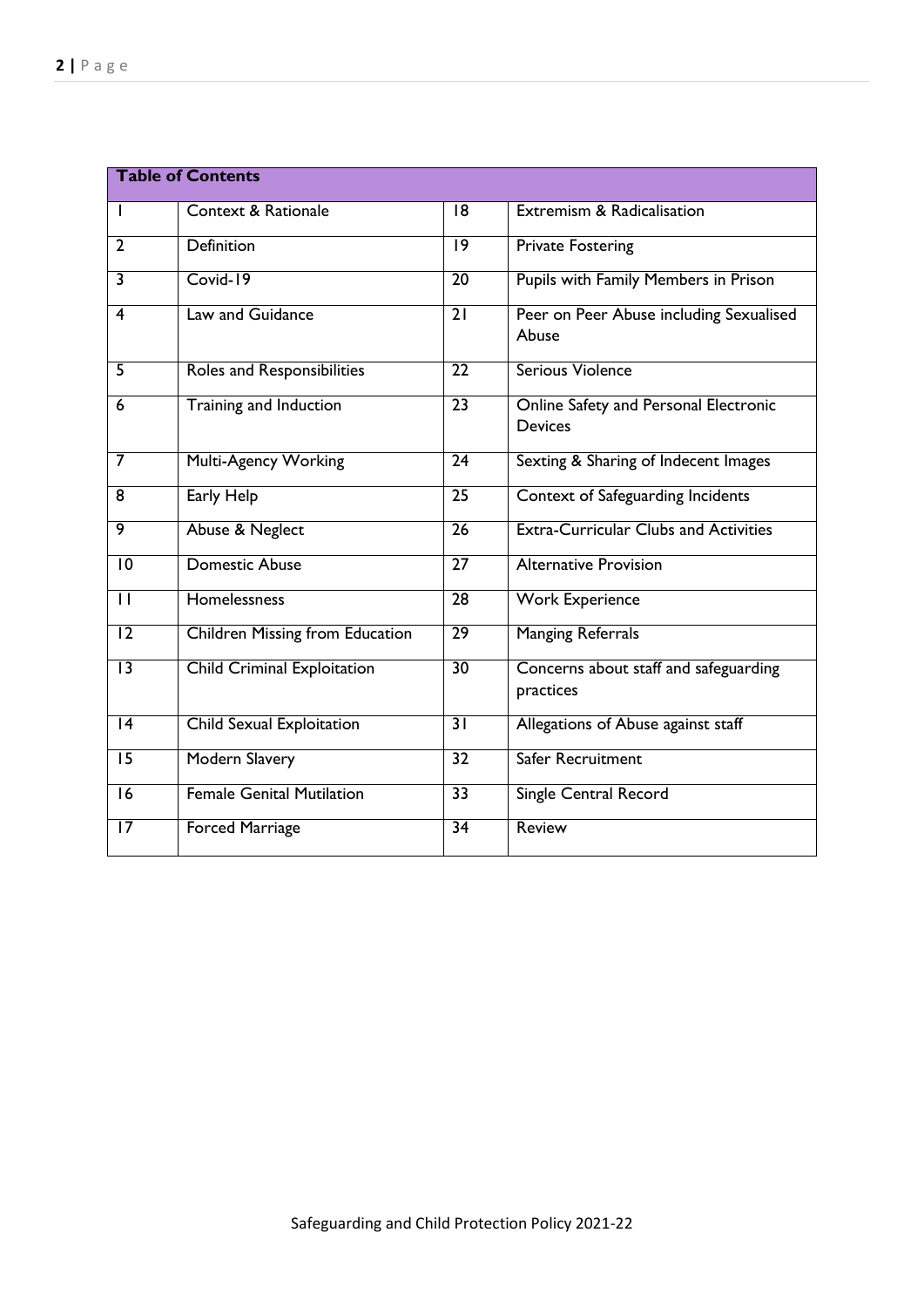## *1. Context and Rationale*

St Augustine of Canterbury RC Primary School fully recognises the contribution we can make to protect children from harm and to support and promote the welfare of all children who are pupils at our school. This policy applies to all stakeholders; this includes pupils, staff, parents, governors, volunteers, placement students and visitors.

This policy will give clear direction to all stakeholders about expectations and our legal and moral responsibility to safeguard and promote the welfare of all children at our school.

St Augustine of Canterbury RC Primary School is committed to safeguarding and promoting the physical, mental and emotional welfare of every pupil. We implement a whole-school preventative approach to managing safeguarding concerns, ensuring that the wellbeing of pupils is at the forefront of all action taken. We recognise that **no single professional can have a full picture** of a child's needs and circumstances. If children and families are to receive the right help at the right time, **everyone** who comes into contact with them has a role to play in identifying concerns, sharing information and taking prompt action.

This policy sets out a clear and consistent framework for delivering this promise, in line with safeguarding legislation and statutory guidance. It will be achieved by:

- Ensuring that members of the governing board, the headteacher, staff and all stakeholders understand their responsibilities under safeguarding legislation and statutory guidance, are alert to the signs of child abuse, and know to refer concerns to the DSL. In additional, to ensure that staff are aware that ANYONE can make a referral.
- Teaching pupils how to keep safe and recognise behaviour that is unacceptable.
- Identifying and making provision for any pupil that has been subject to, or is at risk of, abuse, neglect, or exploitation.
- Creating a culture of safer recruitment by adopting procedures that help deter, reject or identify people who might pose a risk to children
- Endeavour to provide a safe and welcoming environment where children are respected and valued; where the voice of the child is listened to and is paramount
- Where it is believed that a child is at risk of or is suffering significant harm, the school will follow the procedures set out by our local Safeguarding Children Partnership arrangements.

[https://panlancashirescb.proceduresonline.com/chapters/contents.html#ind\\_cases](https://panlancashirescb.proceduresonline.com/chapters/contents.html#ind_cases)

#### *2. Definitions*

The terms **"children"** and **"child"** refer to anyone under the age of 18.

The purpose of this safeguarding policy is to ensure every pupil at [name of school] is safe and protected from harm. The Department for Education (DfE) 'Keeping Children Safe in Education' (September 2021), states safeguarding and promoting the welfare of children is defined for the purposes of this guidance as:

- Protecting children from maltreatment;
- Preventing impairment of children's mental and physical health or development;
- Ensuring that children grow up in circumstances consistent with the provision of safe and effective care; and
- Taking action to enable all children to have the best outcomes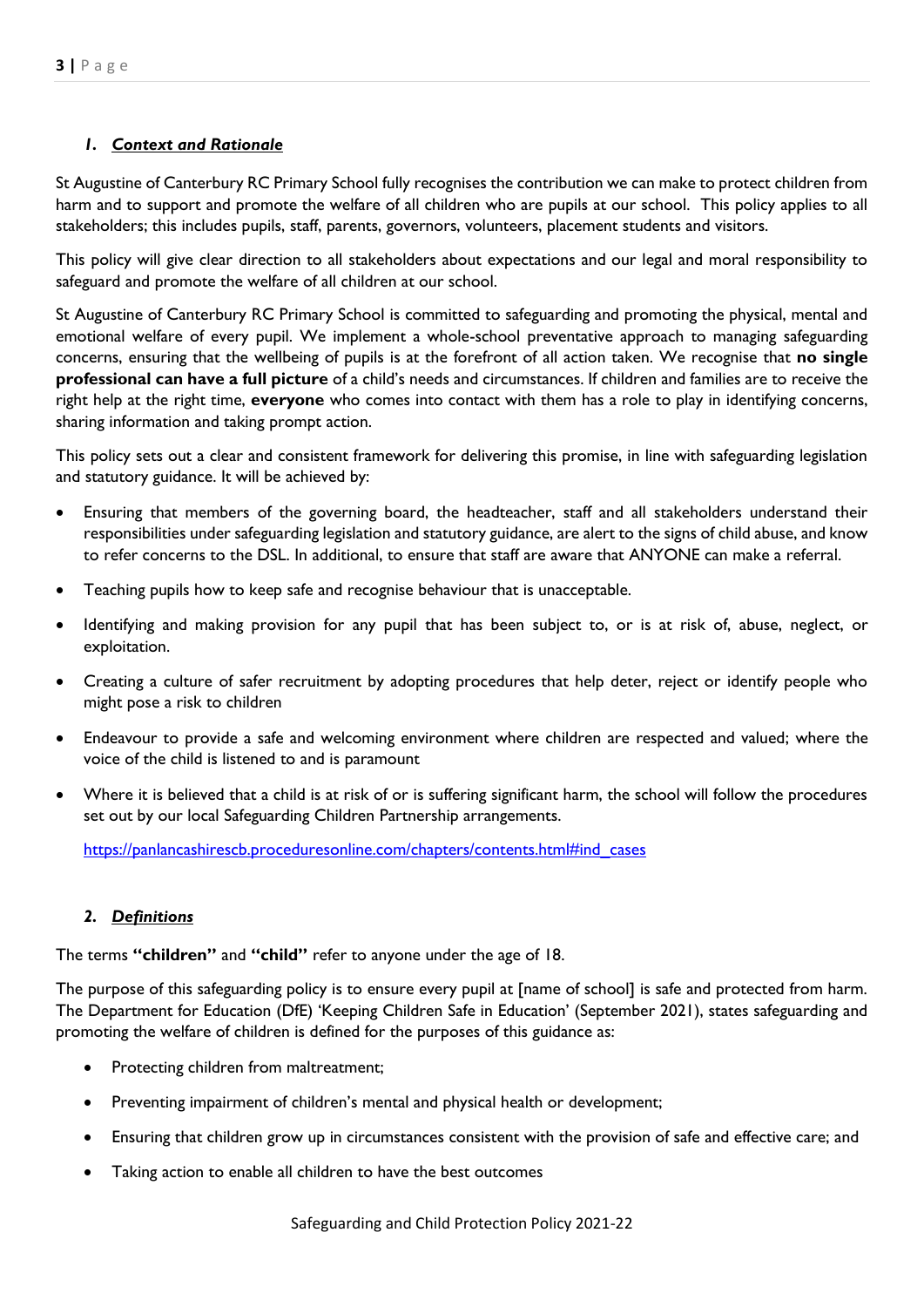Children can abuse other children. This is generally referred to as **peer on peer abuse** and can take many forms. This can include (but is not limited to) bullying (including cyberbullying); sexual violence and sexual harassment; physical abuse such as hitting, kicking, shaking, biting, hair pulling, or otherwise causing physical harm; sexting and initiating/hazing type violence and rituals.

For the purposes of this policy, **"sexual violence"** refers to the following offences as defined under the Sexual Offences Act 2003:

- **Rape:** A person (A) commits an offence of rape if they intentionally penetrate the vagina, anus or mouth of another person (B) with their penis, B does not consent to the penetration, and A does not reasonably believe that B consents.
- **Assault by penetration:** A person (A) commits an offence if they intentionally penetrate the vagina or anus of another person (B) with a part of their body or anything else, the penetration is sexual, B does not consent to the penetration, and A does not reasonably believe that B consents.
- **Sexual assault:** A person (A) commits an offence of sexual assault if they intentionally touch another person (B), the touching is sexual, B does not consent to the touching, and A does not reasonably believe that B consents.
- **Causing someone to engage in sexual activity without consent:** A person (A) commits an offence if they intentionally cause another person (B) to engage in an activity, the activity is sexual, B does not consent to engaging in the activity, and A does not reasonably believe that B consents. This could include forcing someone to strip, touch themselves sexually, or to engage in sexual activity with a third party.

For the purposes of this policy, **"sexual harassment"** refers to unwanted conduct of a sexual nature that occurs online or offline, inside or outside of school. Sexual harassment is likely to violate a pupil's dignity, make them feel intimidated, degraded or humiliated, and create a hostile, offensive, or sexualised environment. If left unchallenged, sexual harassment can create an atmosphere that normalises inappropriate behaviour and may lead to sexual violence. Sexual harassment can include, but is not limited to:

- Sexual comments, such as sexual stories, lewd comments, sexual remarks about clothes and appearance, and sexualised name-calling.
- Sexual "jokes" and taunting.
- Physical behaviour, such as deliberately brushing against someone, interfering with someone's clothes, and displaying images of a sexual nature.
- Online sexual harassment, which may be standalone or part of a wider pattern of sexual harassment and/or sexual violence. This includes:
	- The consensual and non-consensual sharing of nude and semi-nude images and/or videos.
	- Sharing unwanted explicit content.
	- Up-skirting.
	- Sexualised online bullying.
	- Unwanted sexual comments and messages, including on social media.
	- Sexual exploitation, coercion, and threats.

**Upskirting** refers to the act, as identified the Voyeurism (Offences) Act 2019, of taking a picture or video under another person's clothing, without their knowledge or consent, with the intention of viewing that person's genitals or buttocks, with or without clothing, to obtain sexual gratification, or cause the victim humiliation, distress or alarm. Upskirting is a criminal offence. Anyone, including pupils and staff, of any gender can be a victim of upskirting.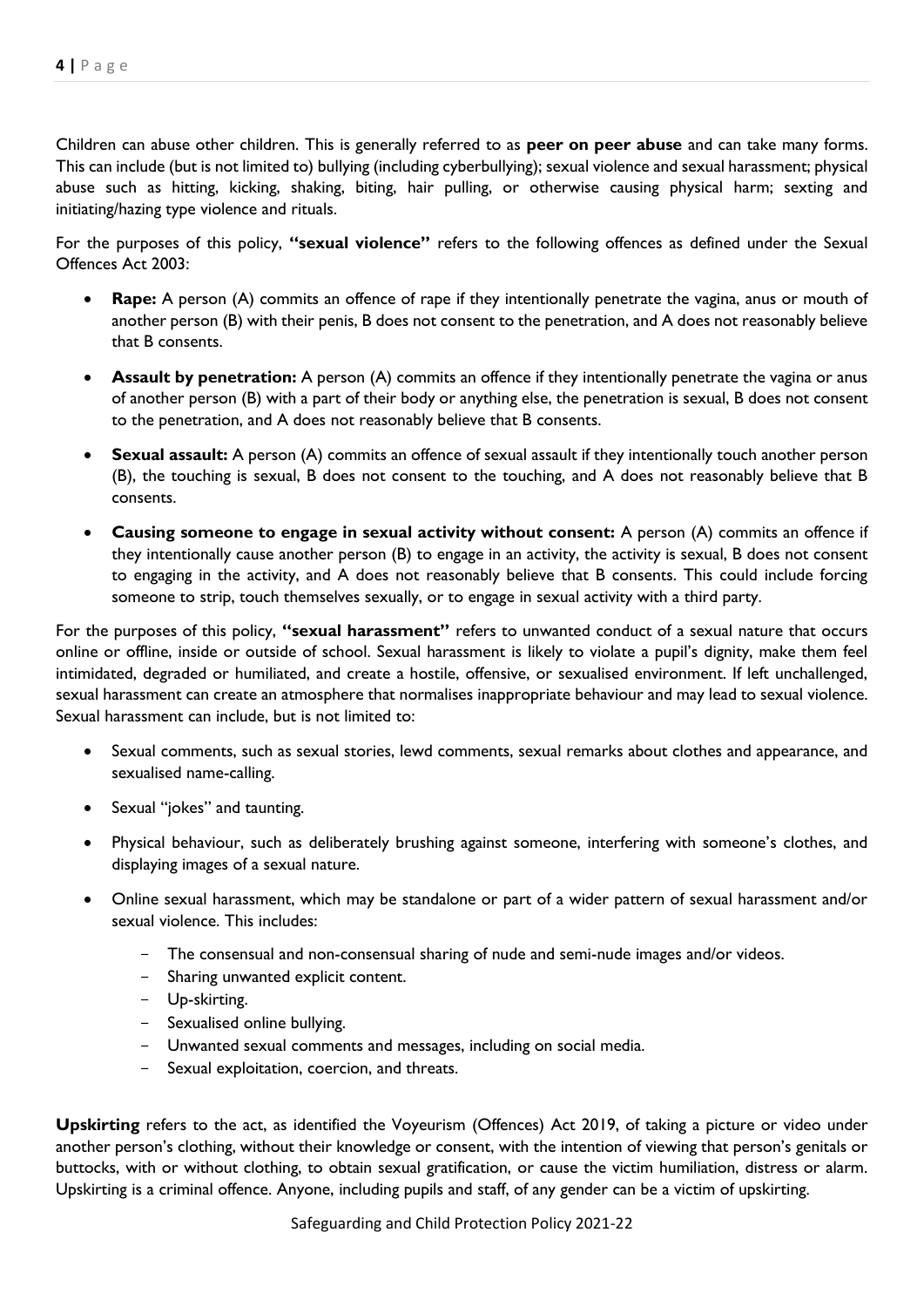**Consensual and non-consensual sharing of nude and semi-nude images and/or videos**, colloquially known as **"sexting" and "youth produced imagery"**, is defined as the sharing between pupils of sexually explicit content, including indecent imagery. **Indecent imagery** is defined as an image which meets one or more of the following criteria:

- Nude or semi-nude sexual posing
- A child touching themselves in a sexual way
- Any sexual activity involving a child
- Someone hurting a child sexually
- Sexual activity that involves animals

**Consent** is defined as having the freedom and capacity to choose to engage in sexual activity. Consent may be given to one sort of sexual activity but not another and can be withdrawn at any time during sexual activity and each time activity occurs. A person only consents to a sexual activity if they agree by choice to that activity and has the freedom and capacity to make that choice. Children under the age of 13 can never consent to any sexual activity. The age of consent is 16.

## *3. Covid -19*

Keeping Children Safe in Education 2021 (KCSIE) remains in force throughout the response to coronavirus (COVID-19). However, St Augustine of Canterbury RC Primary School recognises that further measures or adaptations to current policies and procedures may be required in response to the pandemic in 2021/22. Any such measures will be detailed and communicated through addendums to the policy, when necessary, and shared with all stakeholders. St Augustine of Canterbury RC Primary School will continue to follow local and national guidance and adapt/amend this policy if required.

## *4. Law and Guidance*

This policy has due regard to all relevant legislation and statutory guidance including, but not limited to:

- **[Education Act 2002](http://www.legislation.gov.uk/ukpga/2002/32/contents)**: Section 175 of the Education Act 2002 requires local education authorities and the governors of maintained schools and further education (FE) colleges to make arrangements to ensure that their functions are carried out with a view to safeguarding and promoting the welfare of children. Section 157 of the same act and the Education (Independent Schools Standards) (England) Regulations 2003 require proprietors of independent schools (including academies) to have arrangements to safeguard and promote the welfare of children.
- **[Working Together to Safeguard Children 2018](https://www.gov.uk/government/publications/working-together-to-safeguard-children--2)** guides education establishments of their role within inter-agency working to safeguard and promote the welfare of children. This is **the government's statutory guidance for all organisations and agencies** who work with, or carry out work related to, children in the United Kingdom.
- **[Keeping Children Safe in Education 2021](https://assets.publishing.service.gov.uk/government/uploads/system/uploads/attachment_data/file/892394/Keeping_children_safe_in_education_2020.pdf)**: The Department for Education (DfE) has updated the statutory safeguarding and child protection guidance for schools and colleges in England, Keeping children safe in education. This guidance sets out what schools and colleges in England must do to safeguard and promote the welfare of children and young people under the age of 18.
- **Guidance for Safer Working Practice (with Addendum April 2020)**
- **[The Children Act 1989](http://www.legislation.gov.uk/ukpga/1989/41/contents) & 2004**
- **The Prevent Duty –** The Prevent duty is **the duty in the Counter-Terrorism and Security Act 2015** that's sets out guidance for the LA and its partners to have due regard to the need to prevent people from being drawn into terrorism.
- **FGM** as set out in the Female Genital Mutilation Act 2003 ("the 2003 Act"), as amended by the Serious Crime Act 2015.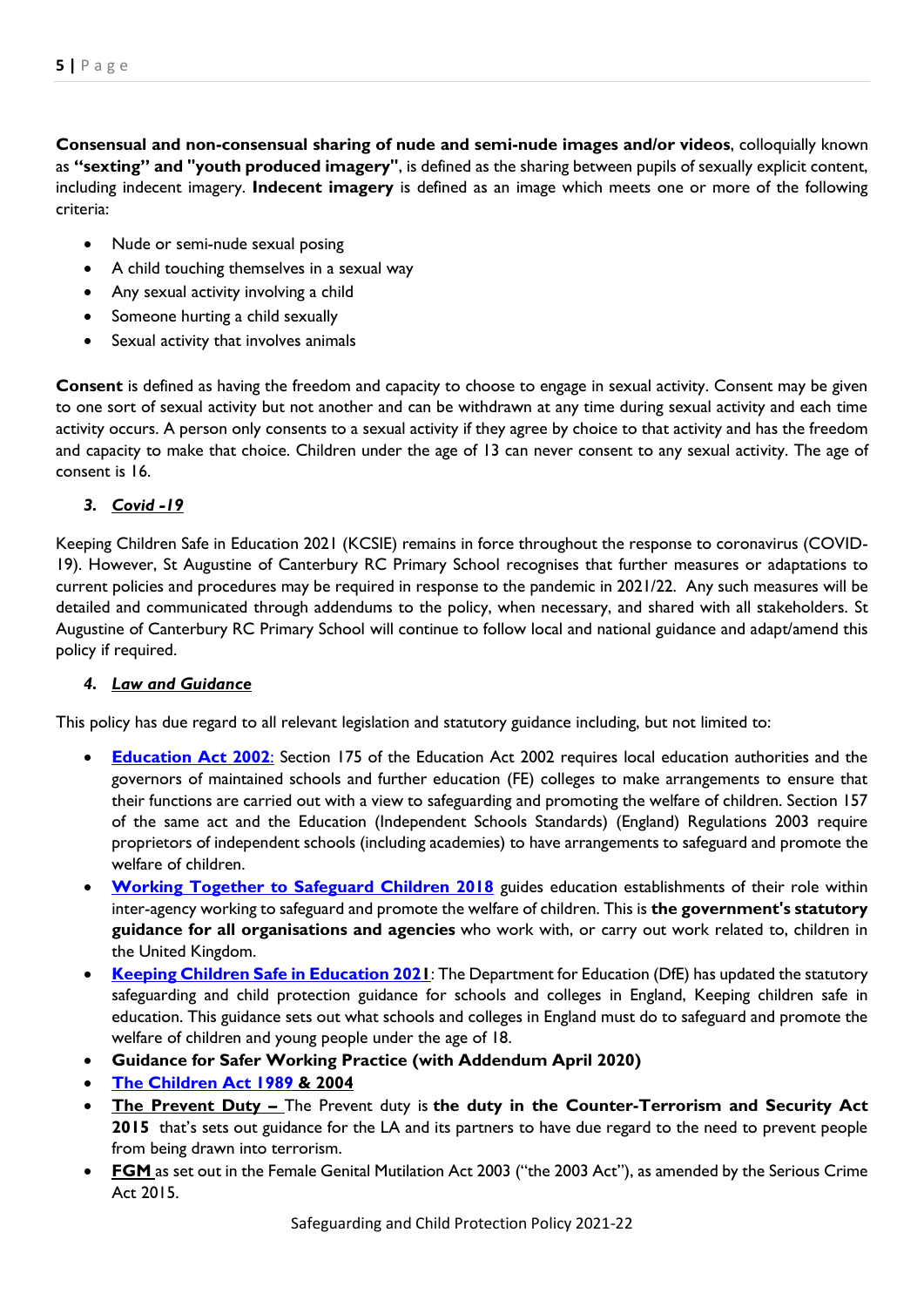## **Relevant Non-statutory guidance**

- DfE (2015) 'What to do if you're worried a child is being abused'
- DfE (2018) 'Information sharing'
- DfE (2017) 'Child sexual exploitation'
- DfE (2021) 'Sexual violence and sexual harassment between children in schools and colleges'
- DfE (2021) 'Recruit teachers from overseas'
- DfE (2020) 'Sharing nudes and semi-nudes: advice for education settings working with children and young people'

This policy operates in conjunction with the following school policies:

- Children Missing Education Policy
- Child Sexual Exploitation (CSE) Policy
- Prevent Duty Policy
- Anti-Bullying Policy
- Online Safety Policy
- Personal Electronic Devices Policy
- Data Protection Policy
- Photography Policy
- Whistleblowing Policy
- Allegations of Abuse Against Staff Policy
- Staff Code of Conduct
- **•** Behavioural Policy
- Anti-Bullying Policy

## *5. Roles and responsibilities*

**All staff** have a responsibility to:

- Consider, at all times, what is in the best interests of the pupil with a **child-centred approach**
- Contribute to, and maintain a **high safeguarding ethos** within the setting, with safeguarding pupils at the forefront of practice at all times
- Ensure ALL children have opportunities to communicate and know that they are **listened to**
- Contribute to **providing a curriculum** which will equip children with the skills to keep themselves safe and develop an attitude which will enable them to enter adulthood successfully and reach their full potential
- Establish effective, supportive, and **positive relationships** with parents, carers, pupils and other professionals
- Maintain an attitude of **'it could happen here'** where safeguarding is concerned
- Be proactive to provide a **safe environment** in which pupils can learn
- Be prepared to **identify** pupils or families who may benefit from **early help**
- Be aware of the **school's individual procedures** that support safeguarding, including all policies, internal reporting procedures, information and training provided
- Be aware of the role and **identity of the DSL** and deputy DSLs and seek them for advice if required
- Undertake **safeguarding training**, including online safety training, during induction and subsequently on a regular basis, including receiving bulletins, emails and briefings
- Be aware of the **local early help process** and understand their role in it.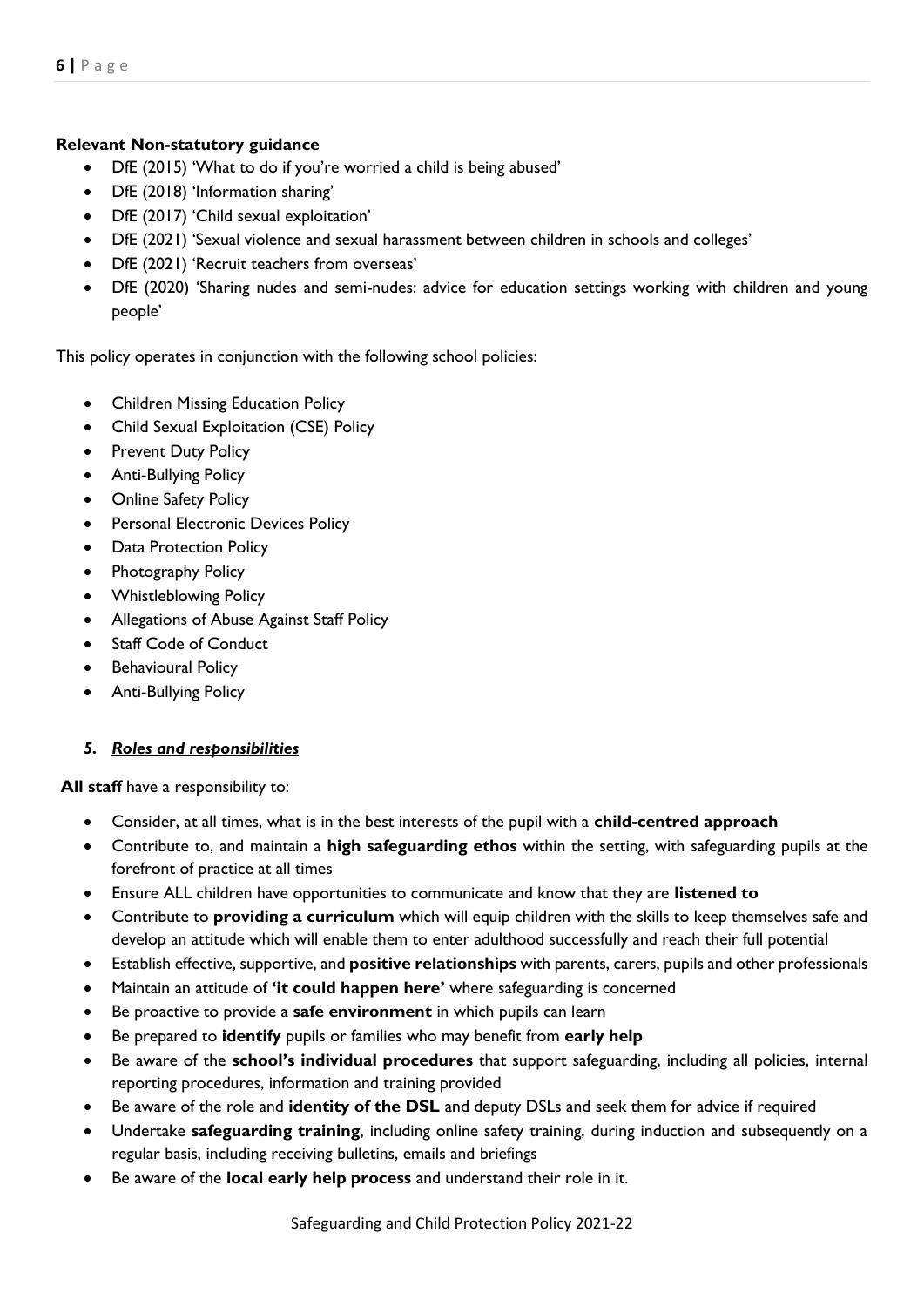- Be aware of, and understand, the process for making referrals to Children's Social Care, understanding that **anyone can make a referral**
- Understand how to make a referral to CSC and/or the police immediately, if at any point there is **a risk of immediate serious harm to a child**
- Be aware of and **understand the procedure to follow** in the event that a child confides they are being abused, exploited or neglected, in a timely manner
- Maintain appropriate **levels of confidentiality** when dealing with individual cases
- **Reassure victims** that they are being taken seriously, that they will be supported, and that they will be kept safe.
- Be aware of **safeguarding issues** that can put pupils at risk of harm.
- **Be aware of behaviours linked to issues** such as drug-taking, alcohol misuse, deliberately missing education, and sharing indecent images, and other signs that pupils may be at risk of harm
- Be fully aware of the importance of **mental health in relation to safeguarding** and that all staff should also be aware that mental health problems can, in some cases, be an indicator that a child has suffered or is at risk of suffering abuse, neglect or exploitation.

## **Teachers, including the headteacher, have a responsibility to:**

 Safeguard pupils' wellbeing and maintain public trust in the teaching profession as part of their professional duties, as outlined in the '**Teachers' Standards'**.

## **The governing board/body has a duty to:**

- Take **strategic leadership responsibility** for the school's safeguarding arrangements
- Ensure that the school **complies with its duties** under the above child protection and safeguarding legislation
- Comply with its obligations under section 14B of the Children Act 2004 to **supply the local safeguarding arrangements with information** to fulfil its functions
- Ensure that staff working directly with children **read and understand** at least Part one of KCSIE
- Ensure a **named Governor takes leadership responsibility** for safeguarding arrangements
- Appoint a member of staff from the SLT to the **role of DSL** and one or more deputy DSLs to provide support, and ensure that they are trained to the same standard as the DSL and that the roles are explicit in their job description(s). Ensure the provision of appropriate support, funding, training, resources, and time to carry out their role
- Facilitate and support a **whole-school approach to safeguarding**; this includes ensuring that safeguarding and child protection are at the forefront and **ethos** remains consistently high
- Ensure **systems are in place so that children to confidently report abuse**, knowing that their concerns will be treated seriously, and they can safely express their views and give feedback; these systems will be wellpromoted, easily understood, and easily accessible. Ensure that the **voice of the child** is heard and acted upon.
- Ensure **effective and appropriate policies** and procedures in place
- Make sure that **pupils are taught about safeguarding**, including protection against dangers online (including when they are online at home), through teaching and learning opportunities, as part of providing a broad and balanced curriculum
- Adhere to statutory responsibilities by conducting **pre-employment checks on staff** who work with children
- Ensure the school has **clear systems and processes in place for identifying possible mental health problems in pupils,** including clear routes to escalate concerns and clear referral and accountability systems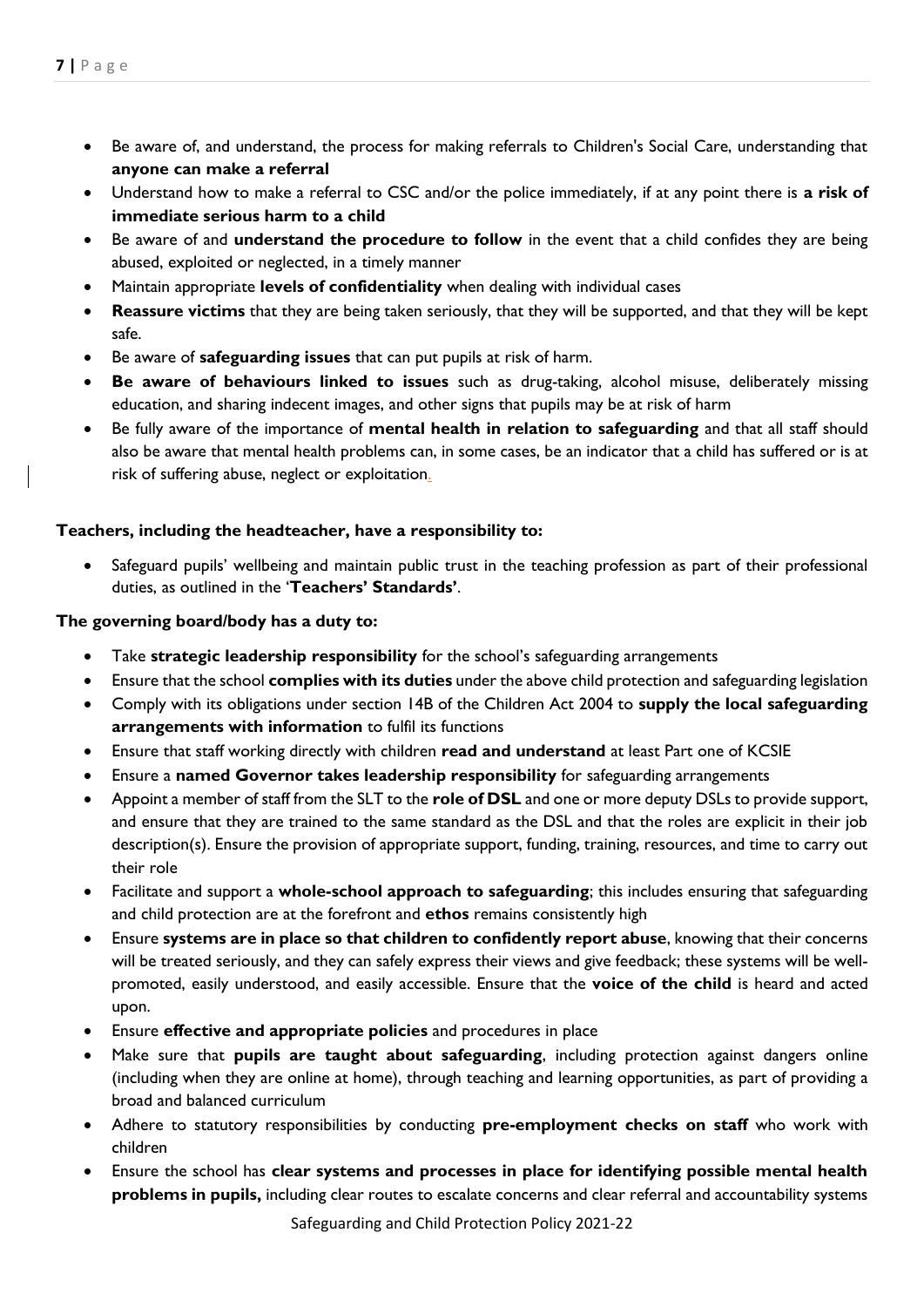- Make sure that at least one person on any recruitment panel has undertaken **safer recruitment training**
- Ensure that **all staff receive safeguarding and child protection training** updates, e.g. emails, as required, but at least annually, including a thorough induction
- Confirm that there are transparent procedures in place to handle **allegations against staff,** supply staff, volunteers and contractors
- Confirm that there are **procedures in place to make a referral to the DBS** and the Teaching Regulation Agency (TRA), where appropriate, if a person in regulated activity has been dismissed or removed due to safeguarding concerns or would have been had they not resigned
- Ensure that appropriate disciplinary procedures are in place, as well as **policies pertaining to the behaviour of pupils and staff**
- Ensure that **procedures are in place to eliminate unlawful discrimination**, harassment and victimisation, including those in relation to peer-on-peer abuse.
- Appoint a **designated teacher to promote the educational achievement of CLA** and ensure that this person has undergone appropriate training
- Ensure that the **appropriate level of check** is completed on Governors
- Create a culture where **staff are confident to challenge** senior leaders over any safeguarding concerns
- Ensure that **children are safe online** by ensuring that appropriate filters and monitoring systems are in place
- Ensure that **safeguarding is embedded within the curriculum**
- Ensure staff in school are aware of, and policies are personalised to reflect, an understanding of specific issues such as **peer on peer abuse** and safeguarding children with disabilities and special educational needs (can add specific issues prevalent to your context. Eg, sexting, FGM)
- Ensure that all practice and procedures operate with the best interests of the child at the centre with a **firm child centred approach.**

#### **The DSL has a duty to:**

- Take **lead responsibility for safeguarding** and child protection, including online safety, creating and maintaining a
- Provide **advice, support and expertise to other staff** on child welfare, safeguarding and child protection matters.
- **Take part in strategy discussions,** inter-agency meetings and Child Protection Conferences and/or support other staff to do so.
- **Contribute to the** assessment of children, and/or support other staff to do so
- **Be available** during school hours for staff to discuss any safeguarding concerns
- Arrange, alongside the school, adequate and **appropriate cover** for any activities outside of school hours or terms.
- Refer cases:
	- To CSC where abuse and neglect are suspected, and support staff who make referrals CSC
	- To the Channel programme where radicalisation concerns arise, and support staff who make referrals to the Channel programme
	- To the DBS where a person is dismissed or has left due to harm, or risk of harm, to a child.
	- To the police where a crime may have been committed, in line with the National Police Chiefs' Council (NPCC) guidance
	- And to any other appropriate identified agency or partner.
- Act as a **point of contact** with the multi-agency partners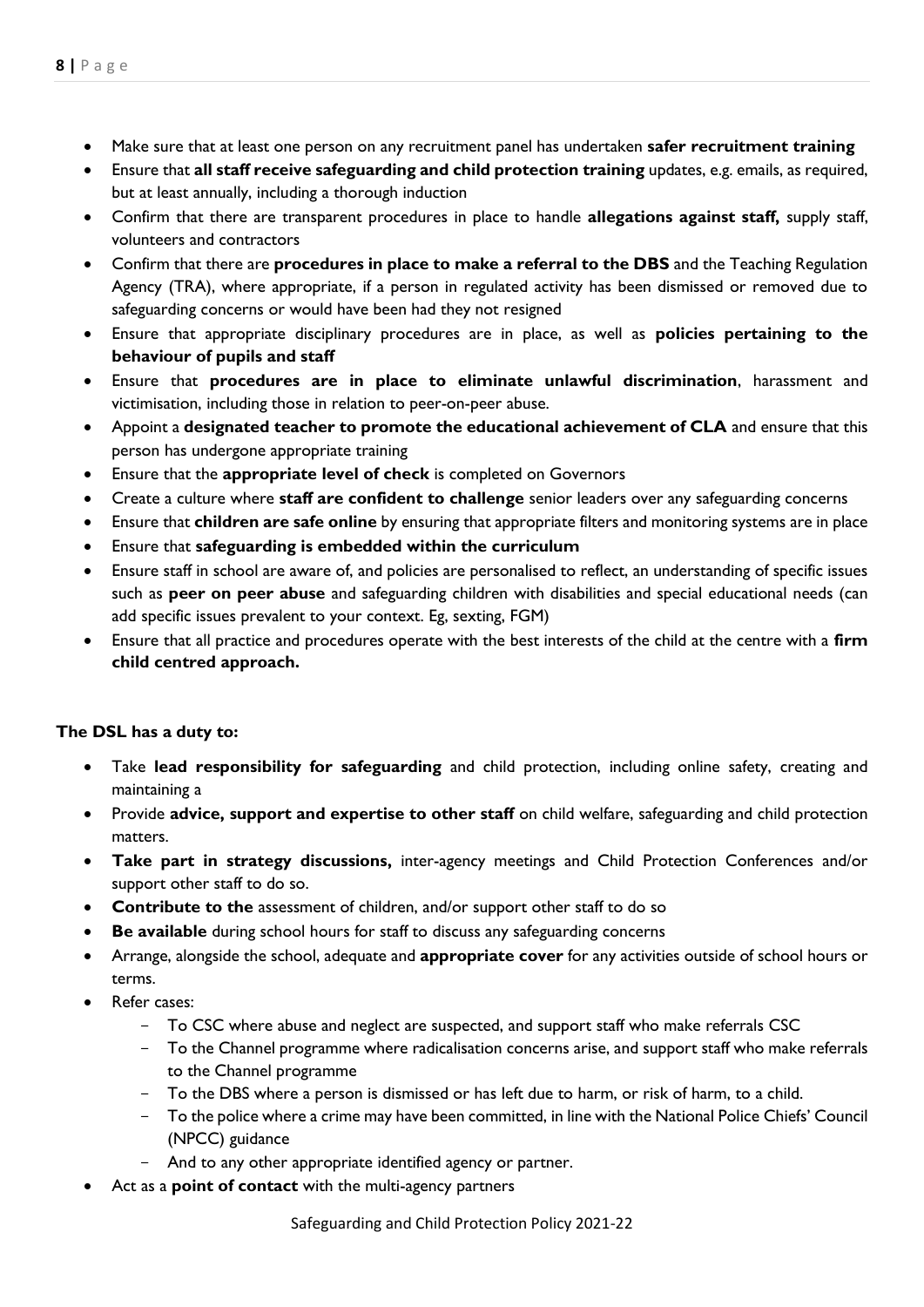- Ensure **effective communication** and information sharing (when appropriate) between Deputy DSL's/ Pastoral Team/ SLT/Governance/ Head teacher.
- Liaise with staff when deciding whether to make a referral by **liaising with relevant agencies** so that children's needs are considered holistically
- Liaise with the **senior mental health lead** and, where available, the Mental Health Support Team, where safeguarding concerns are linked to mental health.
- Promote **supportive engagement with parents** in safeguarding and promoting the welfare of children, including where families may be facing challenging circumstances
- Work with relevant staff, **taking lead responsibility for promoting educational outcomes** for children, by understanding the lasting impact that adversity and trauma can have on children's behaviour, mental health and wellbeing, knowing the safeguarding and child protection issues that children in need are experiencing, or have experienced, and identifying the impact that these issues might be having on their attendance, engagement and achievement at school. This includes:
	- Ensuring that the school knows which pupils have or had a social worker
	- Understanding the academic progress and attainment of these pupils
	- Maintaining a culture of high aspirations for these pupils
	- Supporting teachers to provide additional academic support or reasonable adjustments to help these pupils reach their potential
- Ensure that **child protection files are kept updated** and secure, monitoring the quality and accuracy of logs
- Ensure that a pupil's child protection **file is transferred** as soon as possible, and within five days, when transferring to a new school, and consider any additional information that should be shared to support a child's journey
- Ensure **all stakeholders understand the Child Protection Policy**, Keeping Children Safe in Education 2021 and internal procedures to report any concerns are transparent and understood by all. Ensure this information is given in **induction** and at regular intervals/ training
- Work with the governing board to ensure the school's Child Protection and **Safeguarding Policy is reviewed annually**, and the procedures are updated and reviewed regularly
- Ensure the school's **Child Protection and Safeguarding Policy is available publicly**, ensure that parents are aware of schools' responsibilities regarding safeguarding and child protection
- Undergo **DSL training**, and update this training at least every two years to remain compliant
- Ensure opportunities for **further training** and opportunities for upskilling are taken
- Encourage a culture of listening to children promoting **the voice of the child**
- **Recognise the importance of information sharing**, including within school, with other schools and with the safeguarding partners and other agencies by understanding relevant data protection legislation and regulations, especially the Data Protection Act 2018 and the UK GDPR
- Undertake **Prevent** awareness training
- Be provided with appropriate support and **supervision** in order to carry out the role safely and effectively
- Liaise with the Local Authority Personal Advisors for any Care Leavers.

St Augustine of Canterbury RC Primary School recognises that Deputy DSLs must be trained to same standard as the DSL.

**The designated teacher** has a responsibility for promoting the educational achievement of CLA and previously CLA (PLAC), and for children who have left care through adoption, special guardianship or child arrangement orders or who were adopted from state care outside England and Wales. In our setting, this is Mrs. Catherine Haworth.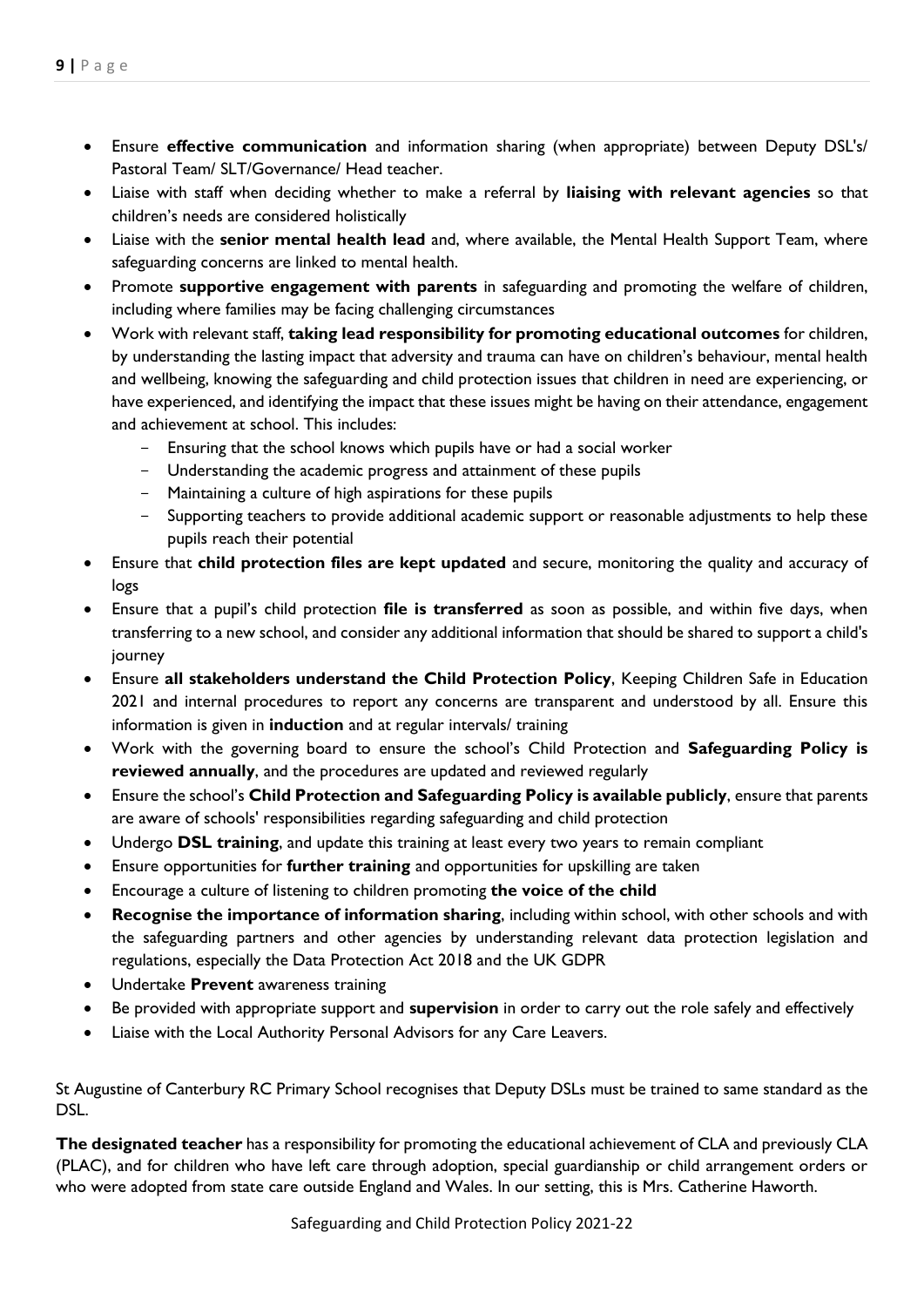## *6. Training and Induction*

St Augustine of Canterbury RC Primary School recognise the importance of ongoing staff training and development to keep staff aware of emerging issues and keeping the ethos of safeguarding high. Everybody has a role to play in safeguarding our children and we strive to ensure all staff are well informed and know what to do if they have any concerns. Staff members will undergo safeguarding and child protection training at induction, which will be updated on a regular basis and/or whenever there is a change in legislation.

The induction training will cover:

- The Child Protection and Safeguarding Policy
- The Peer-on-Peer Abuse and procedures.
- Supervision policy and procedures
- The Staff Code of Conduct
- Part one of 'Keeping children safe in education' (KCSIE) (or Annex A, if appropriate).
- The Behaviour Policy.
- The Children Missing Education Policy and / or The Attendance Policy, including the safeguarding response to children who go missing from education.
- Appropriate child protection and safeguarding training, including online safety training.
- Information about the role and identity of the DSL and deputy DSL(s)
- How to record concerns in your setting.
	- *Ensure records are kept of all inductions*

Following induction, St Augustine of Canterbury RC Primary School recognises the need to ensure continual, effective training to staff and other stakeholders. We will:-

- ALL staff and volunteers will receive Safeguarding Training (at least) annually
- The DSL/s will provide ALL staff, volunteers and governors with regular safeguarding updates
- ALL staff, volunteers and governors will read and show an understanding of any updates that are provided
- DSLs will attend DSL training every 2 years and update their knowledge, skills and understanding of relevant safeguarding issues on a regular basis
- The DSL will undertake Prevent awareness training
- At least one member of staff and one governor will attend Safer Recruitment Training. This will be renewed at least every 5 years
- ALL staff, volunteers and governors will undertake any additional specialised training on matters such as Child Sexual Exploitation, Prevent, Peer on Peer abuse, Online Safety, FGM etc as is deemed necessary by the SLT/DSL and that is particularly relevant to the context and needs of the setting
- any staff member will discuss any specific training requirements or gaps in knowledge or understanding with the DSL/s
- Staff will receive opportunities to contribute towards and inform the safeguarding arrangements in the school
- Detailed records will be held of staff safeguarding training and ensure that no training becomes out of date.

## *7. Multi-Agency Working*

The school contributes to multi-agency working as part of its statutory duty. The school is aware of and will follow the local safeguarding arrangements. Further details on [www.lancashiresafeguarding.org.uk](http://www.lancashiresafeguarding.org.uk/)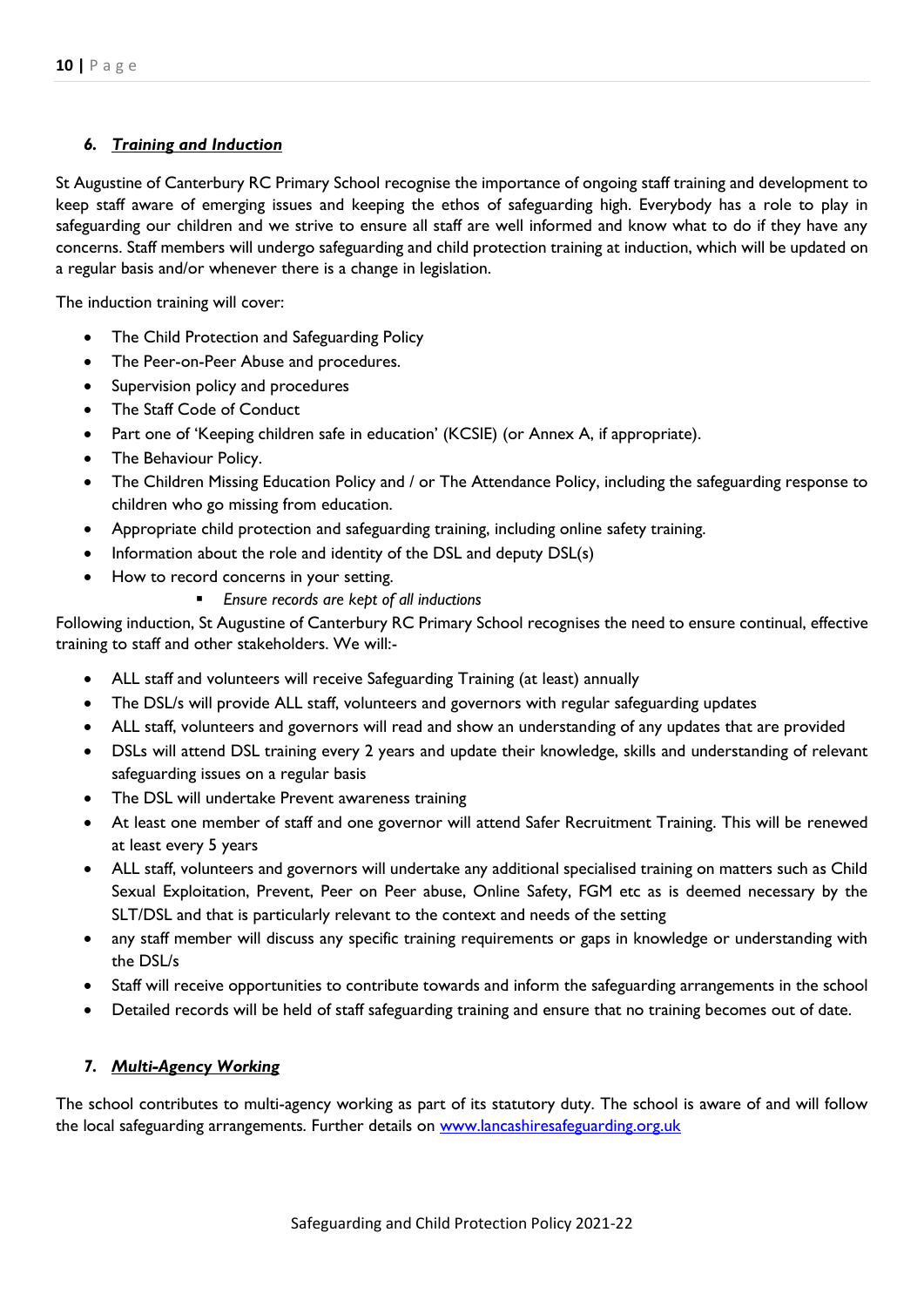The school will be fully engaged, involved, and share information with local safeguarding arrangements. Once the school is named as a relevant agency by local safeguarding partners, it will follow its statutory duty to cooperate with the published arrangements in the same way as other relevant agencies.

The school will work with Children & Family Well – Being Team, CSC, the Police, Health services and other relevant partners and agencies for the benefit of families and children ensuring contribution to multi-agency plans to provide additional support.

Where a need for early help is identified, the school will allow access for CSC from the host LA and, where appropriate, a placing LA, for that LA to conduct (or consider whether to conduct) a section 17 or 47 assessment.

St Augustine of Canterbury RC Primary School also recognises the particular importance of inter-agency working in identifying and preventing CSE and CCE.

## **Information sharing**

The school recognises the importance of proactive information sharing between professionals and local agencies in order to effectively meet pupils' needs and identify any need for early help.

Considering the above, staff will be aware that whilst the UK GDPR and the Data Protection Act 2018 place a duty on schools to process personal information fairly and lawfully, they also allow for information to be stored and shared for safeguarding purposes – data protection regulations do not act as a barrier to sharing information where failure to do so would result in the pupil being placed at risk of harm.

**Staff members will ensure that fear of sharing information does not stand in the way of their responsibility to promote the welfare and safety of pupils.** If staff members are in doubt about sharing information, they will speak to the DSL or deputy DSL(s).

## *8. Early help*

Early help means providing support as soon as the need emerges, at any point in a child's life. Staff at St Augustine of Canterbury RC Primary School recognise that any professional can provide early help. At our school, pastoral support is offered by our Pupil and Family Support Manager, Mrs. Helen Webb who is supported by Mrs. Nichola Pound. Any pupil or family may benefit from early help, but staff will be alert to the potential need specifically for early help for pupils who:

- Are disabled, have certain health conditions, or have specific additional needs
- Have SEND, regardless of whether they have a statutory EHC plan
- Have mental health needs
- Are young carers.
- Show signs of being drawn into anti-social or criminal behaviour, including gang involvement and association with organised crime groups or county lines
- Are frequently missing or going missing from care or from home
- Are at risk of modern slavery, trafficking, or sexual or criminal exploitation
- Are at risk of being radicalised
- Is misusing drugs or alcohol
- Have family members in prison, or are affected by parental offending
- Are in a family circumstance presenting challenges for them, such as drug and alcohol misuse, adult mental health problems, or domestic abuse
- Misuse drugs or alcohol.
- Have returned home to their family from care
- Are at risk of HBA, such as FGM or forced marriage.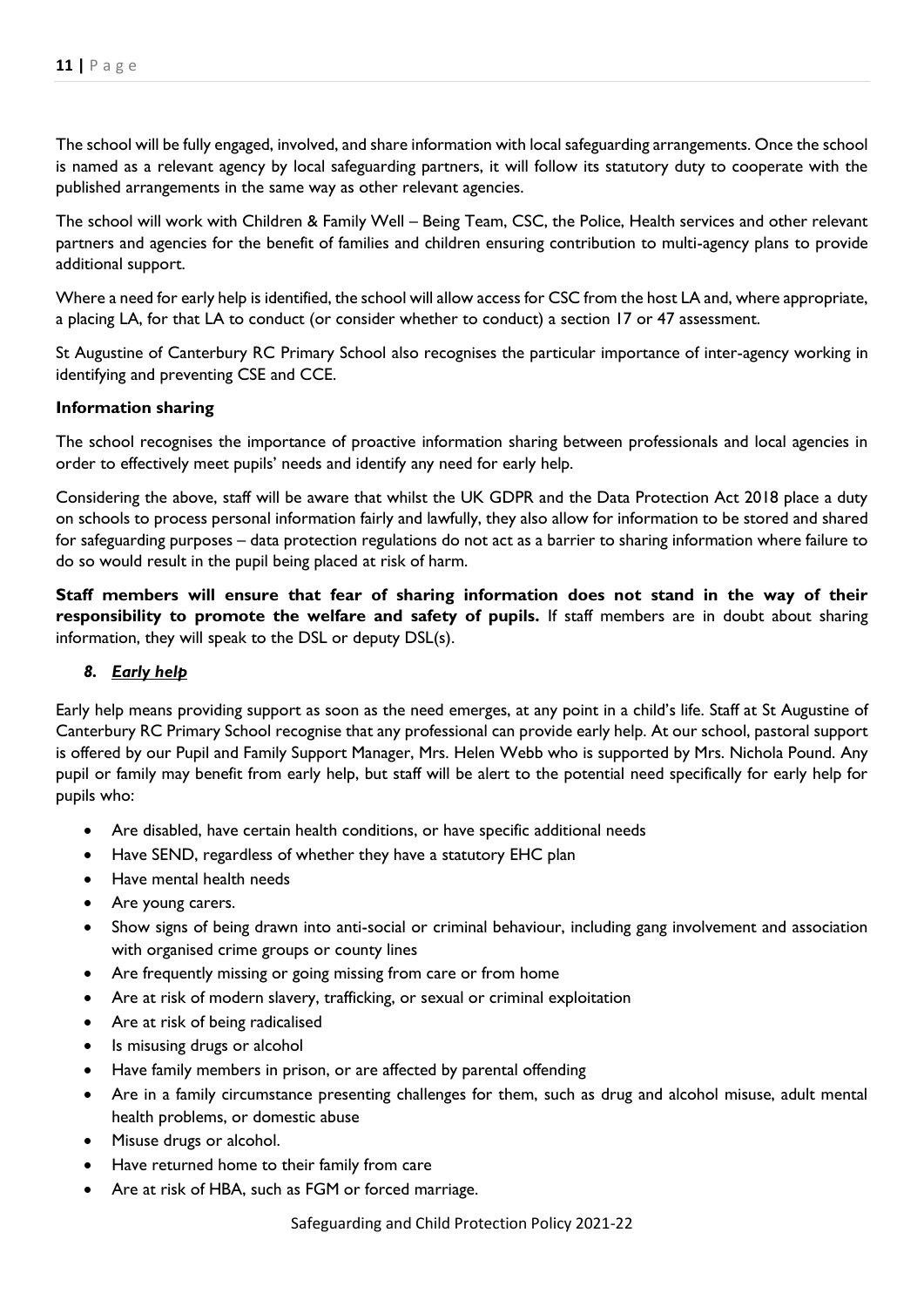- Are privately fostered.
- Are persistently absent from education, including persistent absences for part of the school day
- Show any other early signs of abuse, neglect any other identified reason not listed above that requires extra support or intervention to improve outcomes for families and children.

The DSLs, Helen Webb and Nichola Pound will take the lead where early help is appropriate and consent has been gained. This includes liaising with other agencies and setting up an inter-agency assessment as appropriate. The local early help process will be followed as required to help provide the right, effective support at the right time.

Staff may be required to support other agencies and professionals in an early help assessment, in some cases acting as the lead practitioner. Any such cases will be kept under constant review assessing the impact of the support.

## **We therefore ensure that:**

- All staff and volunteers can identify the risk factors that indicate a family or pupil may benefit from Early Help and can follow school procedures to share this with the DSL
- DSLs (or other appropriate school staff) will undertake a Family Early Help Assessment, when appropriate, to identify what Early Help is required
- DSLs will signpost and refer to appropriate support agencies
- DSLs will lead on TAF meetings where is it appropriate for them to do so
- DSLs will follow the local safeguarding processes and refer to Children's Social Care where Early Help has not been successful in reducing risk and meeting unmet needs using **[Lancashire Continuum of Need and](http://www.lancashiresafeguarding.org.uk/resources/assessment-and-referral.aspx)  [Thresholds Guidance](http://www.lancashiresafeguarding.org.uk/resources/assessment-and-referral.aspx)**

#### *9. Abuse and neglect*

**Abuse** is defined as a form of maltreatment of a child which involves inflicting harm or failing to act to prevent harm. Children may be abused in a family, institutional or community setting by those known to them or by others, e.g. via the internet. Abuse can take place wholly online, or technology may be used to facilitate offline abuse. Children may be abused by one or multiple adults or other children.

**Physical abuse** is defined as a form of abuse which may involve actions such as hitting, shaking, throwing, poisoning, burning or scalding, drowning, suffocating, or otherwise causing physical harm to a child. Physical abuse can also be caused when a parent fabricates the symptoms of, or deliberately induces, illness in a child. Staff are aware of Female Genital Mutilation, a form of Physical abuse.

**Emotional abuse** is defined as the persistent emotional maltreatment of a child such as to cause severe and adverse effects on the child's emotional development. This may involve conveying to a child that they are worthless, unloved, inadequate, or valued only insofar as they meet the needs of another person. It may include not giving the child the opportunities to express their views, deliberately silencing them, 'making fun' of what they say or how they communicate. It may feature age or developmentally inappropriate expectations being imposed on children, such as interactions that are beyond their developmental capability, overprotection and limitation of exploration and learning, or preventing the child from participating in normal social interaction. **It may involve seeing or hearing the illtreatment of another.** It may involve serious bullying, including cyberbullying, causing the child to frequently feel frightened or in danger, or the exploitation or corruption of children. Some level of emotional abuse is involved in all types of maltreatment of a child, but it may also occur alone.

**Sexual abuse** is defined as abuse that involves forcing or enticing a child to take part in sexual activities, not necessarily involving violence, and regardless of whether the child is aware of what is happening. This may involve physical contact, including assault by penetration, or non-penetrative acts, such as masturbation, kissing, rubbing, and touching outside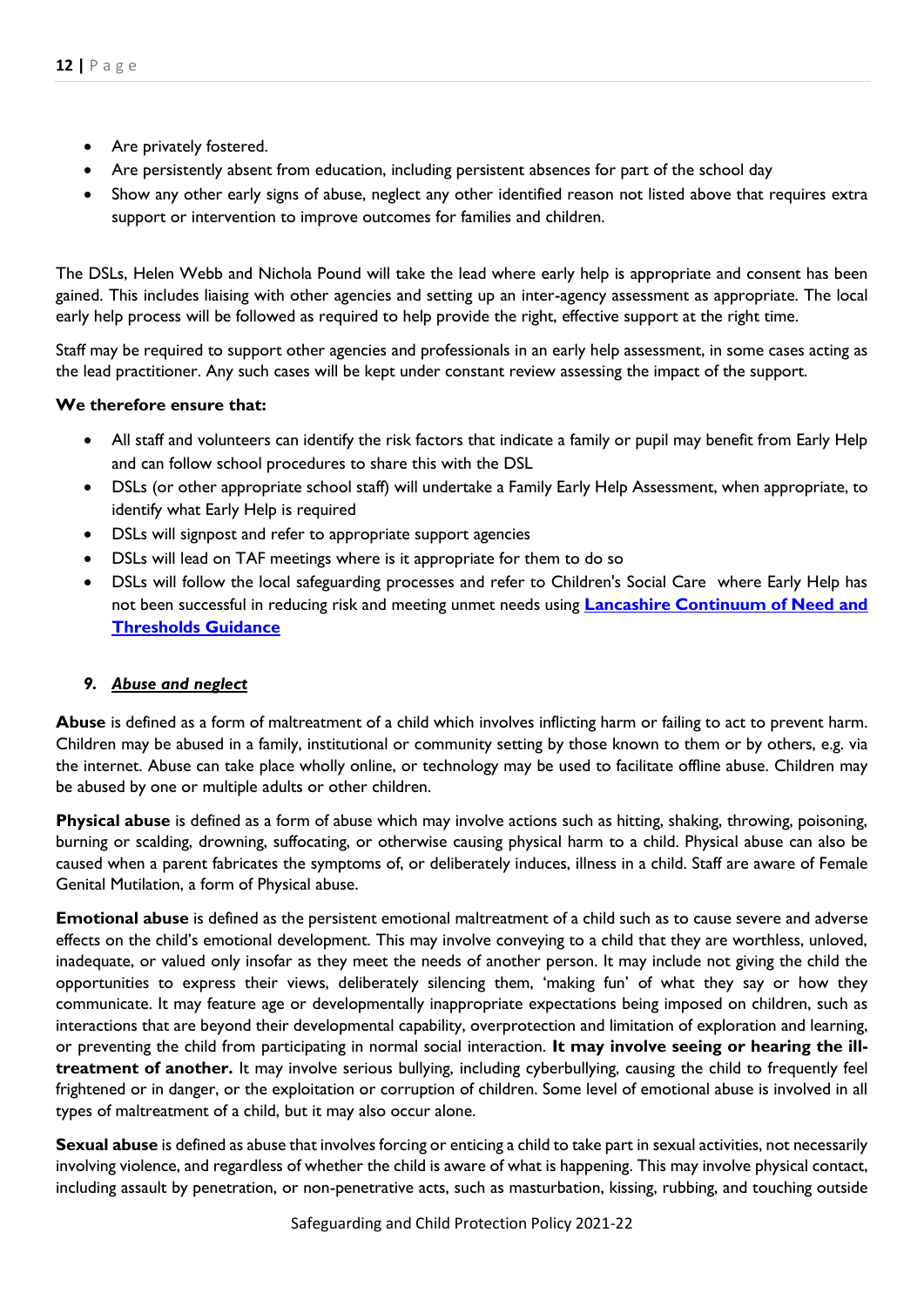of clothing. It may also include non-contact activities, such as involving children in looking at, or in the production of, sexual images, encouraging children to behave in sexually inappropriate ways, or grooming a child in preparation for abuse. Sexual abuse can be perpetrated by people of any gender and age.

**Neglect** is defined as the persistent failure to meet a child's basic physical and/or psychological needs, likely to result in serious impairment of a child's health or development. This may involve a parent or carer failing to provide a child with adequate food, clothing or shelter (including exclusion from home or abandonment); failing to protect a child from physical or emotional harm or danger; failing to ensure adequate supervision (including through the use of inappropriate caregivers); or failing to ensure access to appropriate medical care or treatment. It may also include neglect of, or unresponsiveness to, a child's basic emotional needs.

- All staff will be aware of the indicators of abuse and neglect and be vigilant and always raise concerns with the DSL. All staff, especially the DSL and deputy DSL(s), will be aware that safeguarding incidents and/or behaviours can be associated with contextual factors outside the school and/or can occur between children outside of these environments; this includes being aware that pupils can at risk of abuse or exploitation in situations outside their families (extra-familial harms.)
- All staff will be aware that technology is a significant component in many safeguarding and wellbeing issues, including online abuse, cyberbullying, radicalisation and the sharing of indecent images.
- ALL staff understand that children who perpetrate abuse or display harmful behaviour should be treated as victims first and foremost and supported in the same way a victim of abuse would be supported - Risk Assessments will be undertaken where a child's behaviour poses a risk to others, themselves or the environment.
- ALL staff and volunteers understand that there are specific and emerging ways in which children can be abused and are aware of these specific issues, reporting any concerns, in the appropriate manner to the DSL. Specific issues include (but are not limited to):

#### *10. Domestic abuse*

In line with the Domestic Abuse Act 2021, **domestic abuse** is defined as abusive behaviour of a person towards another person where both are aged 16 or over and are personally connected. **Abusive behaviour** includes physical or sexual abuse, violent or threatening behaviour, controlling or coercive behaviour, economic abuse, psychological or emotional abuse, or another form of abuse.

The school will recognise the serious, long lasting emotional impact of domestic abuse on children, as victims in their own right, if they see, hear or experience the effects of domestic abuse. All staff will be aware of the signs of domestic abuse and follow the appropriate safeguarding procedures where concerns arise.

St Augustine of Canterbury RC Primary School has commitment to Operation Encompass and informing all stakeholders of the initiative. The lead person for Operation Encompass is the headteacher, Mrs. Sinead Colbeck. [www.operationencompass.org](http://www.operationencompass.org/)

#### *11. Homelessness*

The DSL and deputy DSL(s) are aware of the contact details and referral routes into the Local Housing Authority so that concerns and support over homelessness can be raised as early as possible. Indicators that a family may be at risk of homelessness include:

- Household debt
- Rent arrears
- Domestic abuse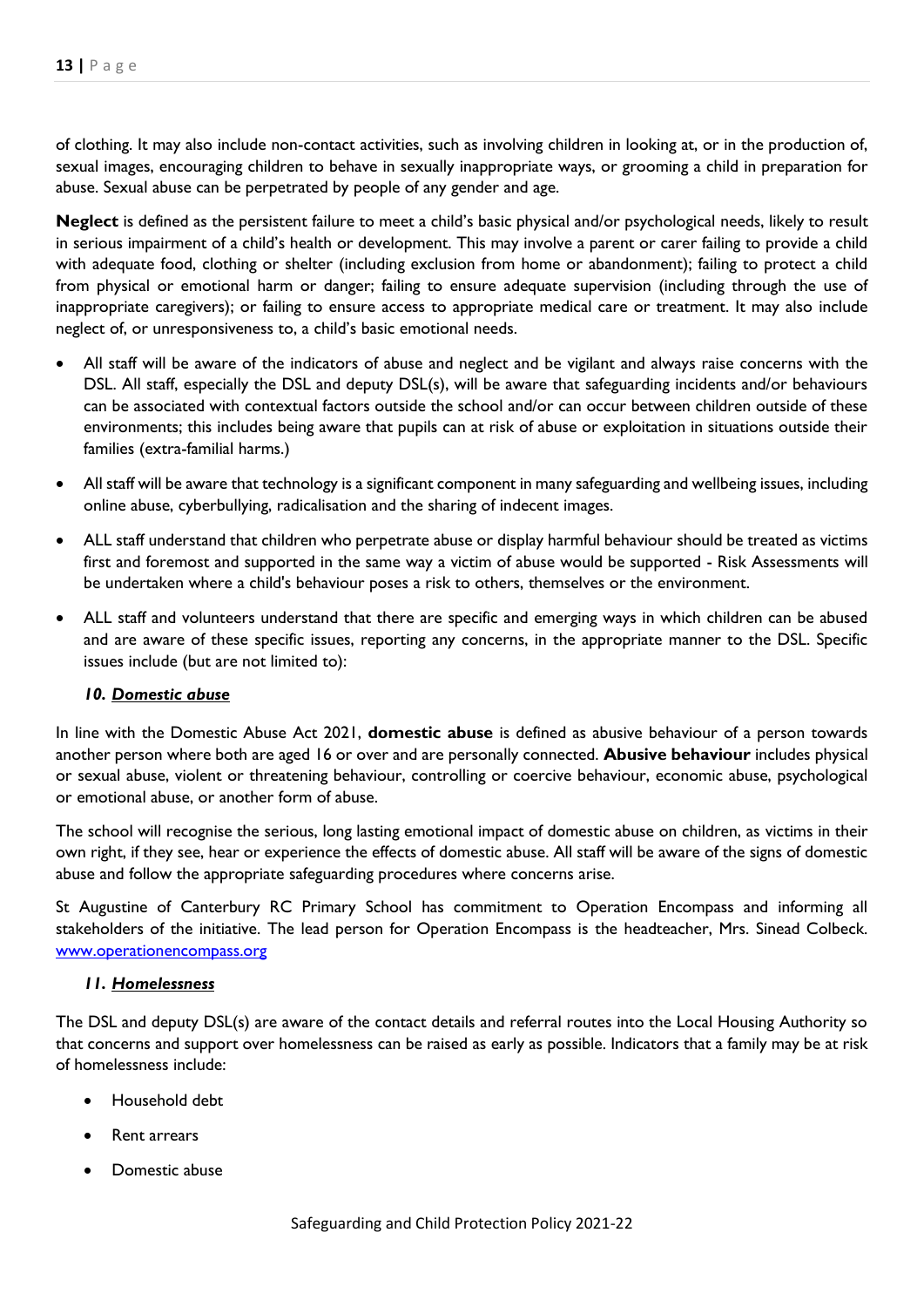- Anti-social behaviour
- Any mention of a family moving home because "they have to" or frequent moves.

Referrals to the Local Housing Authority do not replace referrals to CSC where a child is being harmed or at risk of harm. For 16- and 17-year-olds, homelessness may not be family-based and referrals to CSC will be made as necessary where concerns are raised.

## *12. Children missing from education*

Staff will be aware a child going missing from school is a potential indicator of abuse or neglect and, as such, these children are increasingly at risk of being victims of harm, sexual and criminal exploitation, forced marriage, female genital mutilation or radicalisation. Staff will monitor pupils that go missing from the school, particularly on repeat occasions, and report them to the DSL following normal safeguarding procedures, in accordance with the Attendance Policy. The school will inform the LA of any pupil who fails to attend regularly or has been absent without the school's permission for a continuous period of 10 school days or more.

Where reasonably possible schools and colleges **will hold more than one emergency contact number for their pupils and students.** 

## *13. Child criminal exploitation (CCE)*

**Child criminal exploitation** is defined as a form of abuse where an individual or group takes advantage of an imbalance of power to coerce, manipulate or deceive a child into taking part in criminal activity, for any of the following reasons:

- In exchange for something the victim needs or wants
- For the financial advantage or other advantage of the perpetrator or facilitator
- Through violence or the threat of violence (this could be online or through technology)

Specific forms of CCE can include:

- Being forced or manipulated into transporting drugs or money through county lines.
- Working in cannabis factories.
- Shoplifting or pickpocketing.
- Committing vehicle crime.
- Committing, or threatening to commit, serious violence to others.

The school will recognise that pupils involved in CCE are victims themselves, regardless of whether they have committed crimes, and even if the criminal activity appears consensual. The school will also recognise that pupils of **any gender** are at risk of CCE.

School staff will be aware of the indicators that a pupil is the victim of CCE, including:

- Associating with other children involved in exploitation
- Suffering from changes in emotional wellbeing
- Misusing drugs or alcohol
- Going missing for periods of time or regularly coming home late
- Regularly missing school or education
- Appearing with unexplained gifts, money or new possessions.

Criminal exploitation of children can include **County Lines**. This is a geographically widespread form of harm that is a typical feature of county lines criminal activity: drug networks or criminal networks / gangs groom and exploit children and young people to carry drugs and money into one or more areas. Key to identifying potential involvement in county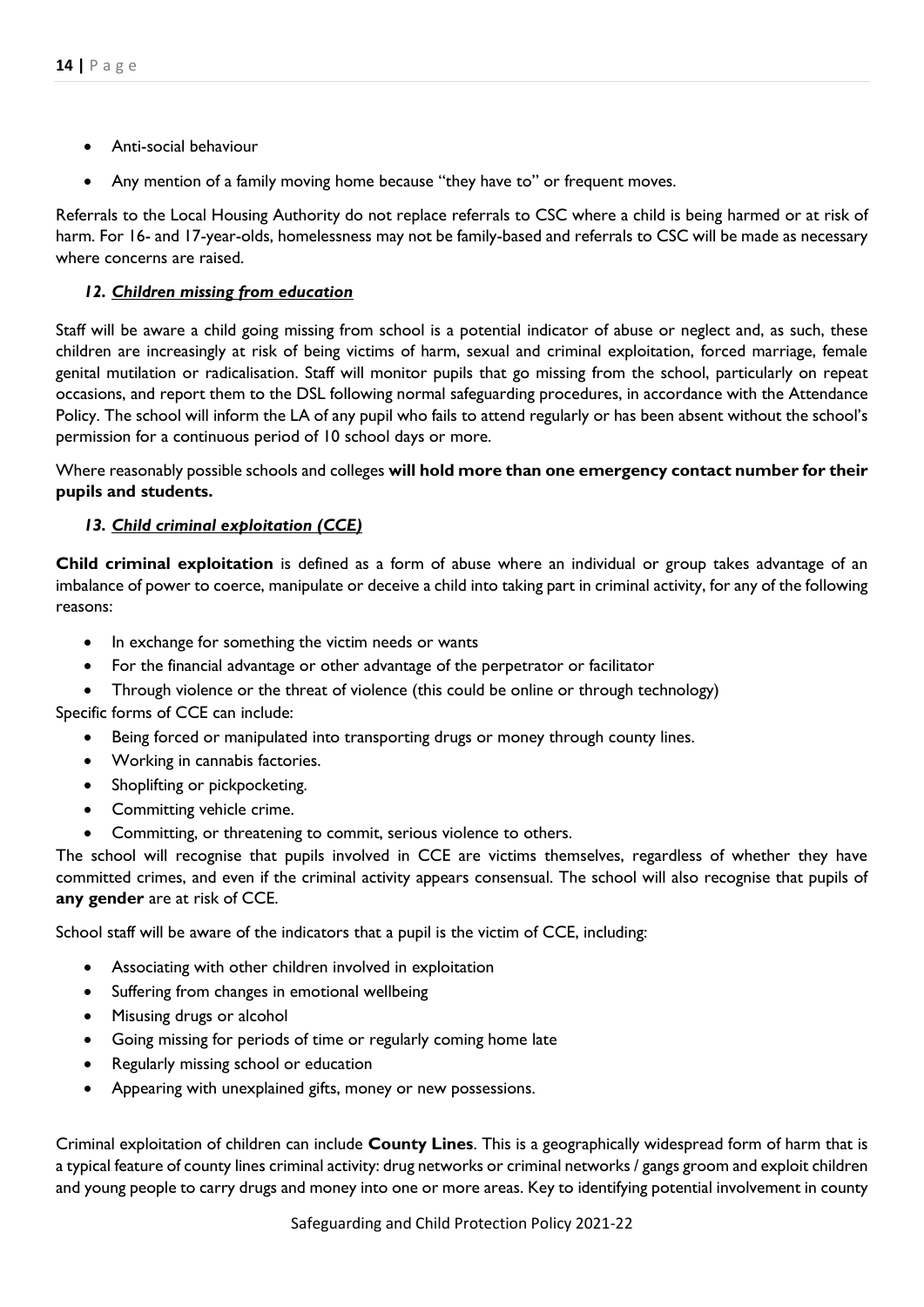lines are missing episodes, when the victim may have been trafficked or the purpose of transporting drugs and a referral to the [National Referral Mechanism](https://www.gov.uk/government/publications/human-trafficking-victims-referral-and-assessment-forms/guidance-on-the-national-referral-mechanism-for-potential-adult-victims-of-modern-slavery-england-and-wales#what-the-national-referral-mechanism-is) should be considered in addition to normal safeguarding procedures.

As well as the general indicators for CCE, school staff will be aware of the specific indicators that a pupil may be involved in county lines, including:

- Going missing and subsequently being found in areas away from their home.
- Having been the victim or perpetrator of serious violence, e.g. knife crime.
- Receiving requests for drugs via a phone line, moving drugs, collecting money
- Being found in accommodation they have no connection
- Owing a 'debt bond' to their exploiters
- Having their bank account used to facilitate drug dealing.

## *14. Child sexual exploitation (CSE)*

**Child sexual exploitation** is defined as a form of sexual abuse where an individual or group takes advantage of an imbalance of power to coerce, manipulate or deceive a child into sexual activity, for any of the following reasons:

- In exchange for something the victim needs or wants
- For the financial advantage, increased status or other advantage of the perpetrator or facilitator
- Through violence or the threat of violence, this could be online or through technology.

The school will recognise that CSE can occur over time or be a one-off occurrence, and may happen without the pupil's immediate knowledge, e.g. through others sharing videos or images of them on social media. The school will recognise that CSE can affect any pupil who has been coerced into engaging in sexual activities, even if the activity appears consensual; this includes pupils aged 16 and above who can legally consent to sexual activity. The school will also recognise that pupils may not realise they are being exploited and they believe they are in a genuine romantic relationship.

School staff will be aware of the key indicators that a pupil is the victim of CSE, including:

- Appearing with unexplained gifts, money or new possessions.
- Associating with other children involved in exploitation.
- Suffering from changes in emotional wellbeing.
- Misusing drugs or alcohol.
- Going missing for periods of time or regularly coming home late.
- Regularly missing school or education or not taking part.
- Having older boyfriends or girlfriends.
- Suffering from sexually transmitted infections.
- Displaying sexual behaviours beyond expected sexual development.
- Becoming pregnant.

Where CSE, or the risk of it, is suspected, staff will discuss the case with the DSL. If after discussion a concern remains, local safeguarding procedures will be triggered.

#### *15. Modern slavery*

**Modern slavery** encompasses human trafficking and slavery, servitude, and forced or compulsory labour. This can include CCE, CSE, and other forms of exploitation.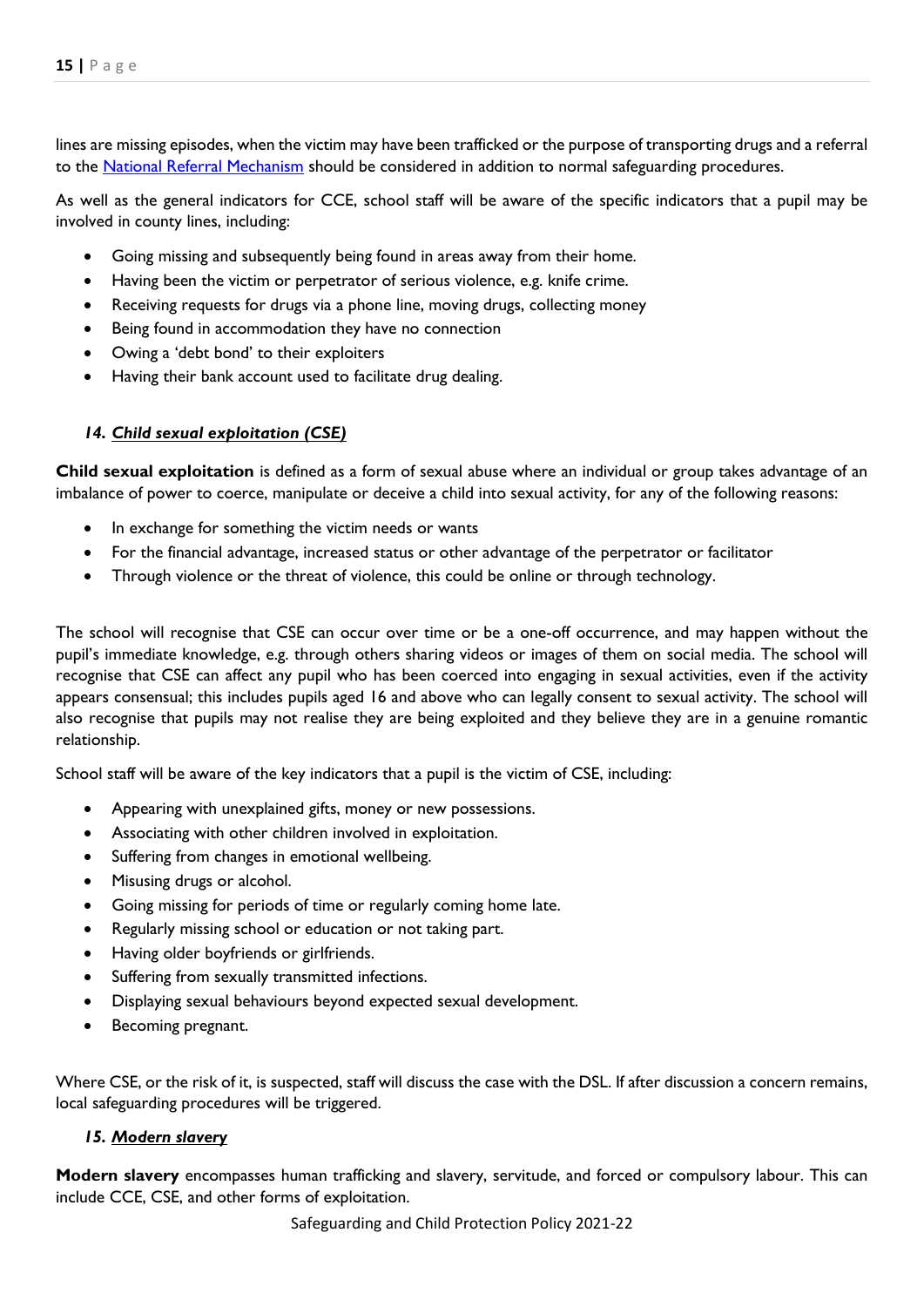All staff will be aware of and alert to the signs that a pupil may be the victim of modern slavery. Staff will also be aware of the support available to victims of modern slavery and how to refer them to the National Referral Mechanism. (From The Modern Slavery Act 2015, Section 52) The public authority (including schools) bears this obligation where it has 'reasonable grounds to believe that a person may be a victim of slavery or human trafficking':

## **16. FGM**

**FGM** is defined as all procedures involving the partial or total removal of the external female genitalia or other injury to the female genital organs. FGM is illegal in the UK and a form of child abuse with long-lasting harmful consequences.

All staff will be alert to the possibility of a pupil being at risk of FGM, or already having suffered FGM. If staff are worried about someone who is at risk of FGM or who has been a victim of FGM, they are required to share this information with CSC and/or the police. The school's procedures relating to managing cases of FGM and protecting pupils will reflect multi-agency working arrangements.

As outlined in Section 5B of the Female Genital Mutilation Act 2003 (as inserted by section 74 of the Serious Crime Act 2015), teachers are **legally required** to report to the police any discovery, whether through disclosure by the victim or visual evidence, of FGM on a pupil under the age of 18. Teachers failing to report such cases may face disciplinary action. Teachers will not examine pupils, and so it is rare that they will see any visual evidence, but they must personally report to the police where an act of FGM appears to have been carried out. Unless the teacher has a good reason not to, they should also consider and discuss any such case with the DSL and involve CSC as appropriate. **NB:** This does not apply to any suspected or at-risk cases, nor if the individual is over the age of 18. In such cases, local safeguarding procedures will be followed.

All staff will be aware of the indicators that pupils may be at risk of FGM. While some individual indicators they may not indicate risk, the presence of two or more indicators could signal a risk to the pupil. It is important to note that the pupil may not yet be aware of the practice or that it may be conducted on them, so staff will be sensitive when broaching the subject.

Indicators that a pupil may be at heightened risk of undergoing FGM include:

- The socio-economic position of the family and their level of integration into UK society
- The pupil coming from a community known to adopt FGM
- Any girl with a mother or sister who has been subjected to FGM
- Any girl withdrawn from PSHE
- Travel abroad or a long holiday with relatives to a country known to practise FSM.

FGM is included in the definition of **honour-based' abuse (HBA)** which involves crimes that have been committed to defend the honour of the family and/or community. All forms of HBA are forms of abuse and will be treated and escalated as such. Staff will be alert to the signs of HBA, including concerns that a child is at risk of HBA, or has already suffered from HBA, and will consult with the DSL who will activate local safeguarding procedures if concerns arise.

#### *17. Forced marriage*

**Forced marriage** is defined as a marriage that is entered into without the full and free consent of one or both parties, and where violence, threats or any other form of coercion is used to cause a person to enter into the marriage. Threats can be physical, emotional, or psychological. A lack of full and free consent can be where a person does not consent or where they cannot consent, e.g. due to some forms of SEND. Forced marriage is a crime in the UK and a form of HBA.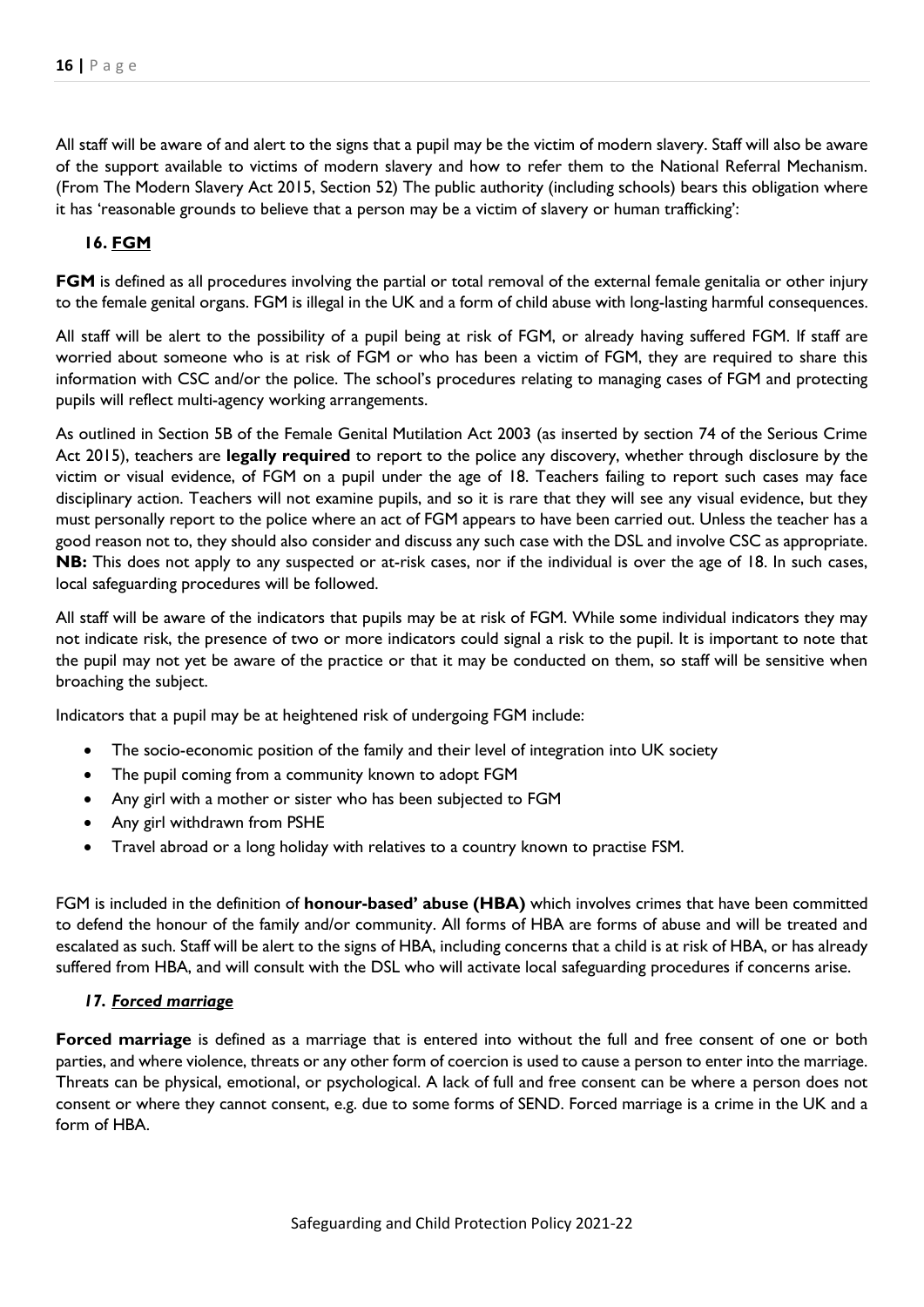Staff who have any concerns regarding a pupil who may have undergone, is currently undergoing, or is at risk of forced marriage will speak to the DSL and local safeguarding procedures will be followed – this could include referral to CSC, the police or the Forced Marriage Unit

#### *18. Extremism & Radicalisation*

**Extremism** refers to the vocal or active opposition to fundamental British values, including democracy, the rule of law, individual liberty, and the mutual respect and tolerance of different faiths and beliefs. Extremism also includes calling for the death of members of the armed forces. **Radicalisation** refers to the process by which a person comes to support terrorism and extremist ideologies associated with terrorist groups.

**Terrorism** refers to an action that endangers or causes serious violence to a person or people, serious damage to property, or seriously interferes with or disrupts an electronic system. The use or threat of these actions must be designed to influence the government or intimidate the public, and be made for the purpose of advancing a political, religious or ideological cause.

Protecting pupils from the risk of radicalisation is part of the school's wider safeguarding duties. The school will actively assess the risk of pupils being radicalised and drawn into extremism and/or terrorism. Staff will be alert to changes in pupils' behaviour which could indicate that they may need help or protection. Staff will use their professional judgement to identify pupils who may be at risk of radicalisation and act appropriately, which may include contacting the DSL or making a Prevent referral. The school will work with local safeguarding arrangements as appropriate.

The school will ensure that they engage with parents and families, as they are in a key position to spot signs of radicalisation. In doing so, the school will assist and advise family members who raise concerns and provide information for support mechanisms. Any concerns over radicalisation will be discussed with the pupil's parents, unless the school has reason to believe that the child would be placed at risk as a result.

The DSL will undertake Prevent awareness training to be able to provide advice and support to other staff on how to protect pupils against the risk of radicalisation. The DSL will hold formal training sessions with all members of staff to ensure they are aware of the risk indicators and their duties regarding preventing radicalisation.

- The Online Safety Policy will ensure the safety of children by ensuring they cannot access terrorist and extremist material when using the internet and that suitable filtering software is in place
- DSLs understand when it is appropriate to make a referral to the Channel Panel and are aware of how to do so.

pdf **LANCASHIRE** SCHOOLS PREVENT H

#### **The Prevent duty**

Under section 26 of the Counter-Terrorism and Security Act 2015, all schools are subject to a duty to have "due regard to the need to prevent people from being drawn into terrorism", known as **the Prevent duty,** forming part of the school's wider safeguarding obligations.

The school's procedures for carrying out the Prevent duty, including how it will engage and implement the Channel programme, are outlined in the Prevent Duty Policy.

St Augustine of Canterbury RC Primary School will ensure that ALL Staff, Governors and volunteers are informed and have 'due regard to the need to prevent people from being drawn into terrorism', known as the 'Prevent Duty.'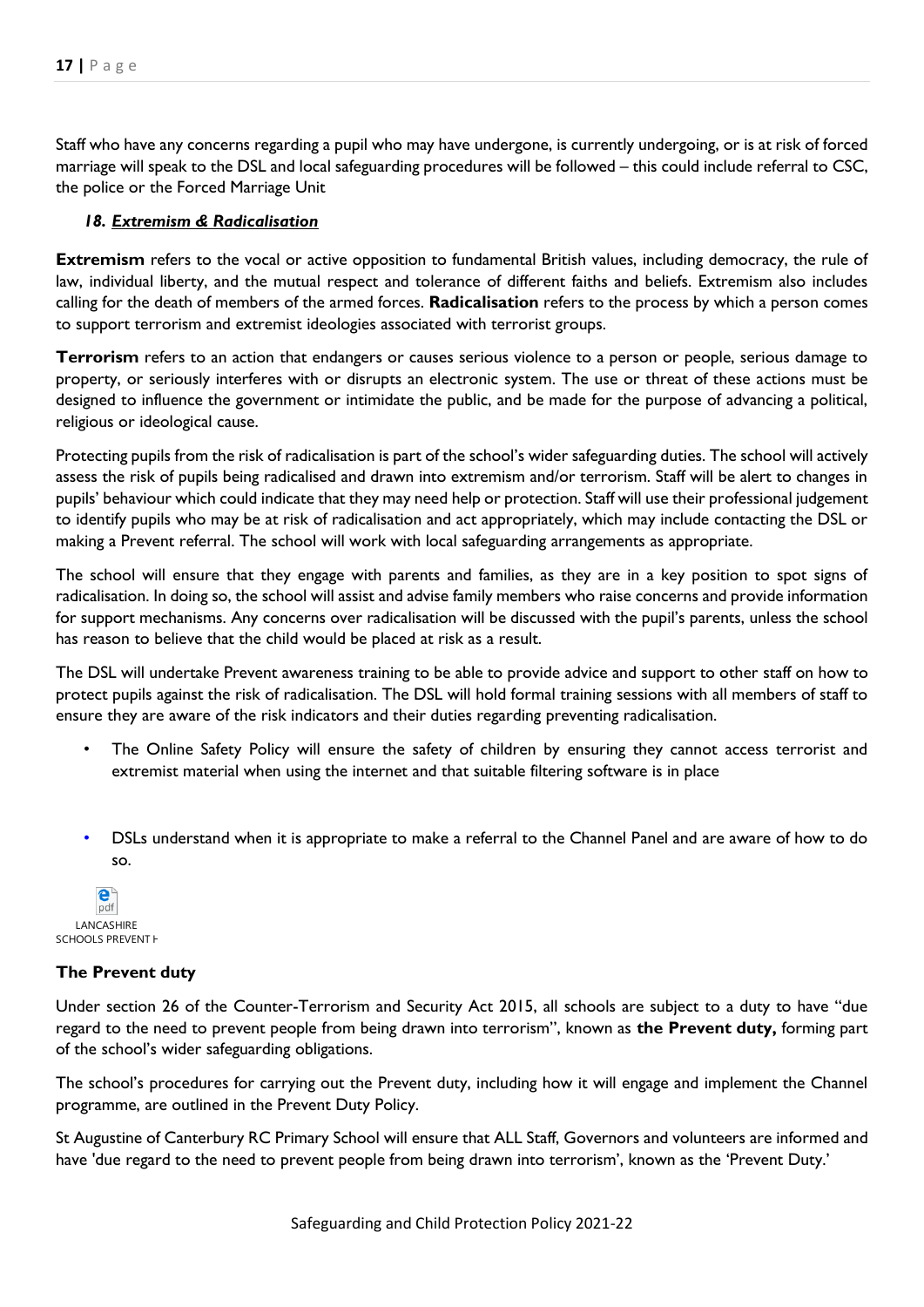| Prevent Lead                   | Mrs. Sinead Colbeck   |
|--------------------------------|-----------------------|
| <b>Prevent Governor Lead</b>   | Mrs. Lindsay Bleazard |
| <b>Prevent Curriculum Lead</b> | Mrs. Emma Platt       |

#### *19. Private fostering*

Where a period of UK homestay lasts 28 days or more for a child aged under 16, or under 18 for a child with SEND, this may amount to private fostering under the Children Act 1989. Where the school becomes aware of a pupil being privately fostered, they will notify the LA as soon as possible to allow the LA to conduct any necessary checks.

#### *20. Pupils with family members in prison*

Pupils with a family member in prison will be offered pastoral support as necessary. They will receive a copy of 'Are [you a young person with a family member in prison?](https://www.nicco.org.uk/directory-of-resources)' from Action for Prisoners' Families where appropriate and allowed the opportunity to discuss questions and concerns.

#### *21. Peer-on-peer abuse including sexualised abuse*

**Peer-on-peer abuse** is defined as abuse between children.

St Augustine of Canterbury RC Primary School has a **zero-tolerance approach to abuse**, including peer-on-peer abuse.

St Augustine of Canterbury RC Primary School will refer to specific guidance in Keeping Children Safe in Education Part five: Child on Child Sexual Violence and Sexual Harassment and Lancashire Procedures. 5.31 Peer Abuse [\(proceduresonline.com\)](https://panlancashirescb.proceduresonline.com/chapters/p_peer_abuse.html)

All staff will be aware that peer-on-peer abuse can occur between pupils of any age and gender, both inside and outside of school, as well as online. All staff will be aware of the indicators of peer-on-peer abuse, how to identify it, and how to respond to reports. All staff will also recognise that even if no cases have been reported, this is not an indicator that peer-on-peer abuse is not occurring. All staff will speak to the DSL if they have any concerns about peer-on-peer abuse.

All staff will understand the importance of challenge inappropriate behaviour between peers, and will not tolerate abuse as "banter" or "part of growing up".

Peer-on-peer abuse can be manifested in many different ways, including:

- Bullying, including cyberbullying and prejudice-based or discriminatory bullying.
- Abuse in intimate personal relationships between peers.
- Physical abuse this may include an online element which facilitates, threatens and/or encourages physical abuse.
- Sexual violence this may include an online element which facilitates, threatens and/or encourages sexual violence.
- Sexual harassment, including online sexual harassment, which may be standalone or part of a broader pattern of abuse.
- Causing someone to engage in sexual activity without consent.
- The consensual and non-consensual sharing of nude and semi-nude images and/or videos.
- Upskirting.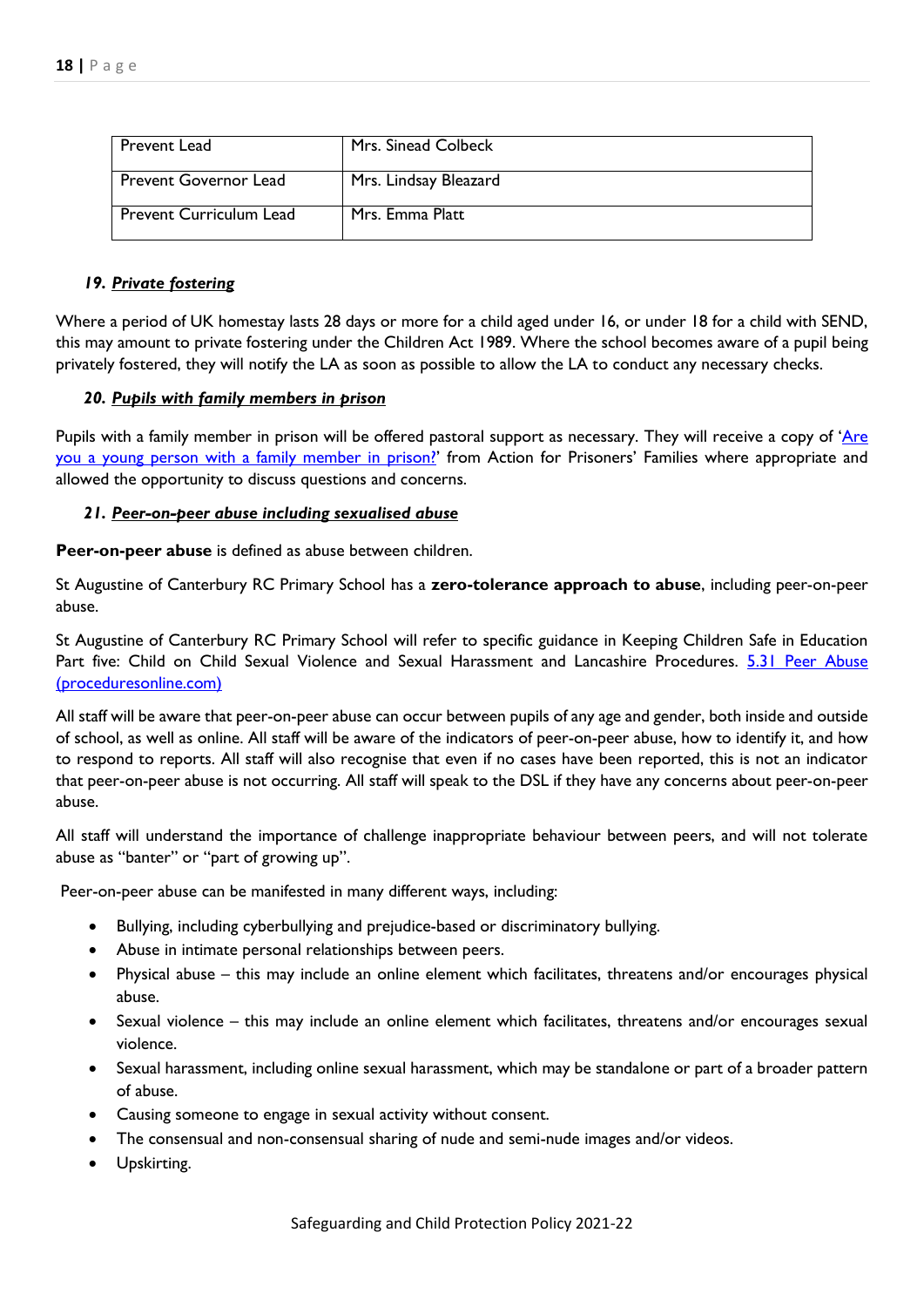• Initiation- and hazing-type violence and rituals, which can include activities involving harassment, abuse or humiliation used as a way of initiating a person into a group, and may also include an online element.

All staff will be clear as to the school's policy and procedures regarding peer-on-peer abuse and the role they have to play in preventing it and responding where they believe a child may be at risk from it.

All staff will be made aware of the heightened vulnerability of pupils with SEND, who evidence suggests are more likely to be abused than their peers. Staff will not assume that possible indicators of abuse relate to the pupil's SEND and will always explore indicators further.

All staff will be made aware of the heightened vulnerability of LGBTQ+ pupils, who evidence suggests are also more likely to be targeted by their peers. In some cases, pupils who are perceived to be LGBTQ+, regardless of whether they are LGBTQ+, can be just as vulnerable to abuse as LGBTQ+ pupils. The school's response to sexual violence and sexual harassment between pupils of the same sex will be equally as robust as it is for incidents between children of the opposite sex.

Pupils will be made aware of how to raise concerns or make a report and how any reports will be handled. This includes the process for reporting concerns about friends or peers. Pupils will also be reassured that they will be taken seriously, be supported, and kept safe.

The school's procedures for managing allegations of peer-on-peer abuse are outlined in the School Behaviour Policy. Staff will follow these procedures, as well as the procedures outlined in the school's Anti-Bullying Policy and Exclusion Policy, where relevant.

St Augustine of Canterbury RC Primary School and the DSLs will consider:

- the wishes of the victim in terms of how they want to proceed
- the nature of the alleged incident
- the ages of the children involved
- the development stages of the children involved
- any power imbalance between the children
- is the incident a one-off or a sustained pattern of abuse
- are there ongoing risks to the victim, other children, school or college staff
- contextual safeguarding issues.

## **Following a report of sexual violence, the designated safeguarding lead (or deputy) will make an immediate risk and needs assessment, considering**:

- the victim
- the alleged perpetrator
- all other children (and if appropriate adult students and staff).
- Risk assessments will be recorded and kept under review as a minimum termly.

#### Examples of risk Assessments and Guidance below:

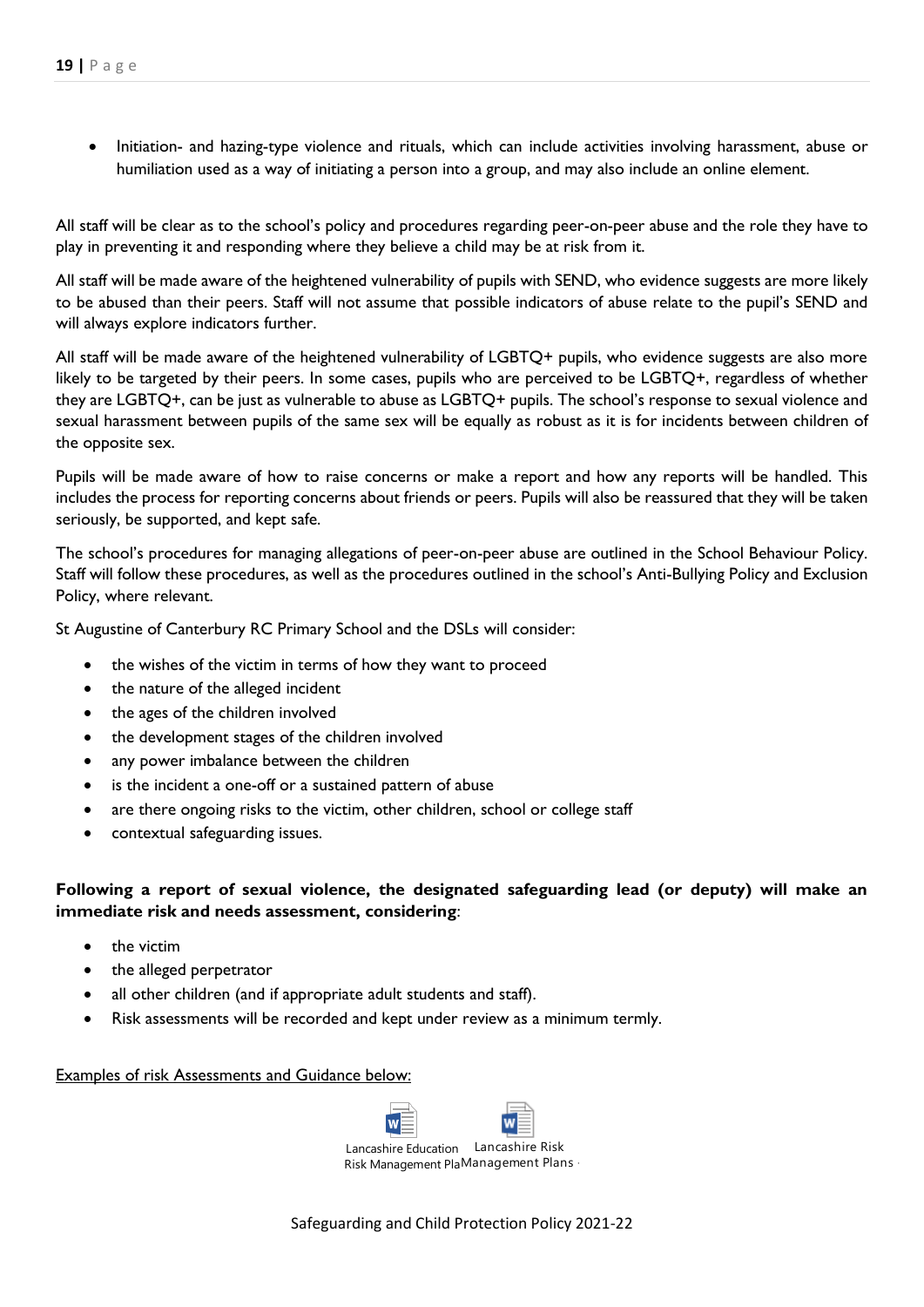## *22. Serious violence*

Through training, all staff will be made aware of the indicators which may signal a pupil is at risk from, or is involved with, serious violent crime. These indicators include, but are not limited to:

- Increased absence from school.
- A change in friendships.
- Relationships with older individuals or groups.
- A significant decline in academic performance.
- Signs of self-harm.
- A significant change in wellbeing.
- Signs of assault.
- Unexplained injuries.
- Unexplained gifts or new possessions.

Staff will be made aware of some of the most significant risk factors that could increase a pupil's vulnerability to becoming involved in serious violence. These risk factors include, but are not limited to:

- Being male.
- Having been frequently absent from school.
- Having been permanently excluded from school.
- Having experienced child maltreatment or trauma.
- Having been involved in offending, such as theft or robbery.

Staff members who suspect a pupil may be vulnerable to, or involved in, serious violent crime will immediately report their concerns to the DSL.

## *23. Online safety and personal electronic devices*

St Augustine of Canterbury RC Primary School will adhere to the Online Safety Policy at all times and is committed to keeping children safe online. We subscribe to National Online Safety and are a certified school undertaking regular reviews and updated training.

As part of a broad and balanced curriculum, all pupils will be made aware of online risks and taught how to stay safe online.

The school will ensure that suitable filtering systems are in place on ICT equipment to prevent children accessing inappropriate material. This system will be monitored and reviewed with any inappropriate behaviours or searches being followed up appropriately.

Further information regarding the school's approach to online safety can be found in the Online Safety Policy.

 When school become aware of an online safety issue that has occurred outside of school, it is managed in accordance with the school Online Safety Policy

## **Personal electronic devices**

The use of personal electronic devices, including mobile phones and cameras, by staff and pupils is closely monitored by the school, in accordance with the Staff Code of Conduct and Relationships and Behaviour Policy.

Safeguarding and Child Protection Policy 2021-22 Where photographs and videos will involve pupils who are CLA, adopted pupils, or pupils for whom there are security concerns, the headteacher will liaise with the DSL to determine the steps involved. The DSL will, in known cases of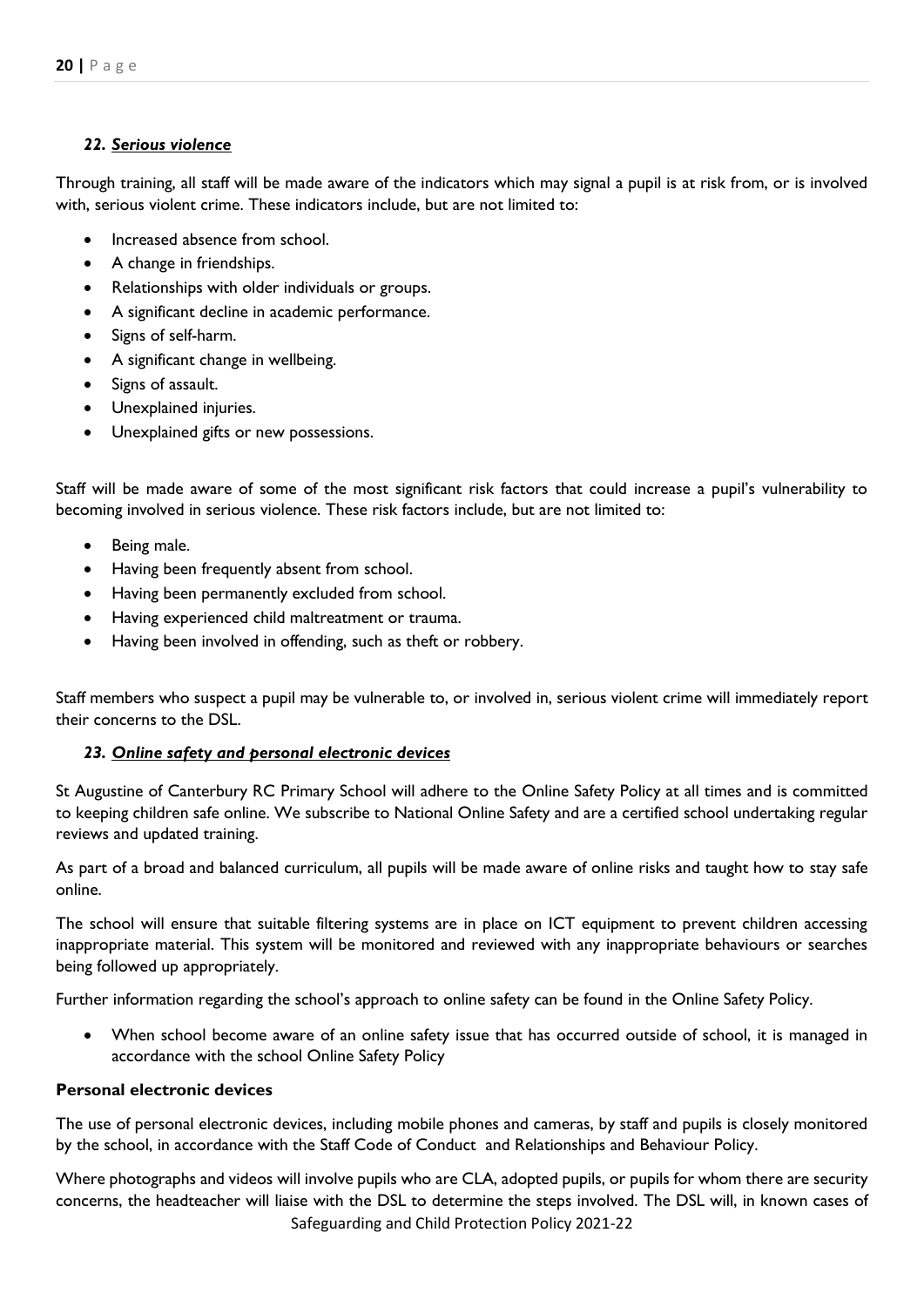pupils who are CLA or who have been adopted, liaise with the pupils' social workers, carers or adoptive parents to assess the needs and risks associated with the pupils.

Staff will report any concerns about pupils' or other staff members' use of personal electronic devices to the DSL, following the appropriate procedures. insert school name] is committed to keeping pupils safe by ensuring that electronic devices such as cameras, phones and tablets are used in an appropriate manner.

School will therefore ensure that:

• parental consent is obtained to take and use photographs and/or videos of children, for use in school, to market the school or to share on social media / internet

• staff, visitors, volunteers and students do not use their own mobile phones or devices to take or record any images of children.

## **Upskirting**

Under the Voyeurism (Offences) Act 2019, it is an offence to operate equipment for the purpose of upskirting. **"Operating equipment"** includes enabling, or securing, activation by another person without that person's knowledge, e.g. a motion-activated camera.

Upskirting will not be tolerated by the school. Any incidents of upskirting will be reported to the DSL, who will then decide on the next steps to take, which may include police involvement.

#### *24. Sexting and the sharing of indecent images*

Sexting is defined as the production and/or sharing of sexual photos and videos of and by young people who are under the age of 18. (UKCCIS, 2016), It includes nude or nearly nude images and/or sexual acts. It is also referred to as 'youth produced sexual imagery'. 'Sexting' does not include the sharing of sexual photos and videos of under-18 year olds with or by adults. This is a form of child sexual abuse and must be referred to the police.

The school will ensure that staff are aware to treat the sharing of indecent images, including through sexting, as a safeguarding concern.

Staff will receive appropriate training regarding child sexual development and will understand the difference between sexual behaviour that is considered normal and expected for the age of the pupil, and sexual behaviour that is inappropriate and harmful. Staff will receive appropriate training around how to deal with instances of sexting in the school community, including understanding motivations, assessing risks posed to pupils depicted in the images, and how and when to report instances of sexting.

Staff will be aware that creating, possessing, and distributing indecent imagery of children is a criminal offence, regardless of whether the imagery is created, possessed, and distributed by the individual depicted; however, staff will ensure that pupils are not unnecessarily criminalised.

Where a member of staff becomes aware of an incidence of sexting that involves indecent images of a pupil, they will refer this to the DSL as soon as possible. Where a pupil confides in a staff member about the circulation of indecent imagery, depicting them or someone else, the staff member will:

- Refrain from viewing, copy, printing, sharing, storing or saving the imagery.
- Tell the DSL immediately if they accidentally view an indecent image and seek support.
- Explain to the pupil that the incident will need to be reported.
- Respond positively to the pupil without blaming or shaming anyone involved, and reassuring them that they can receive support from the DSL.
- Report the incident to the DSL.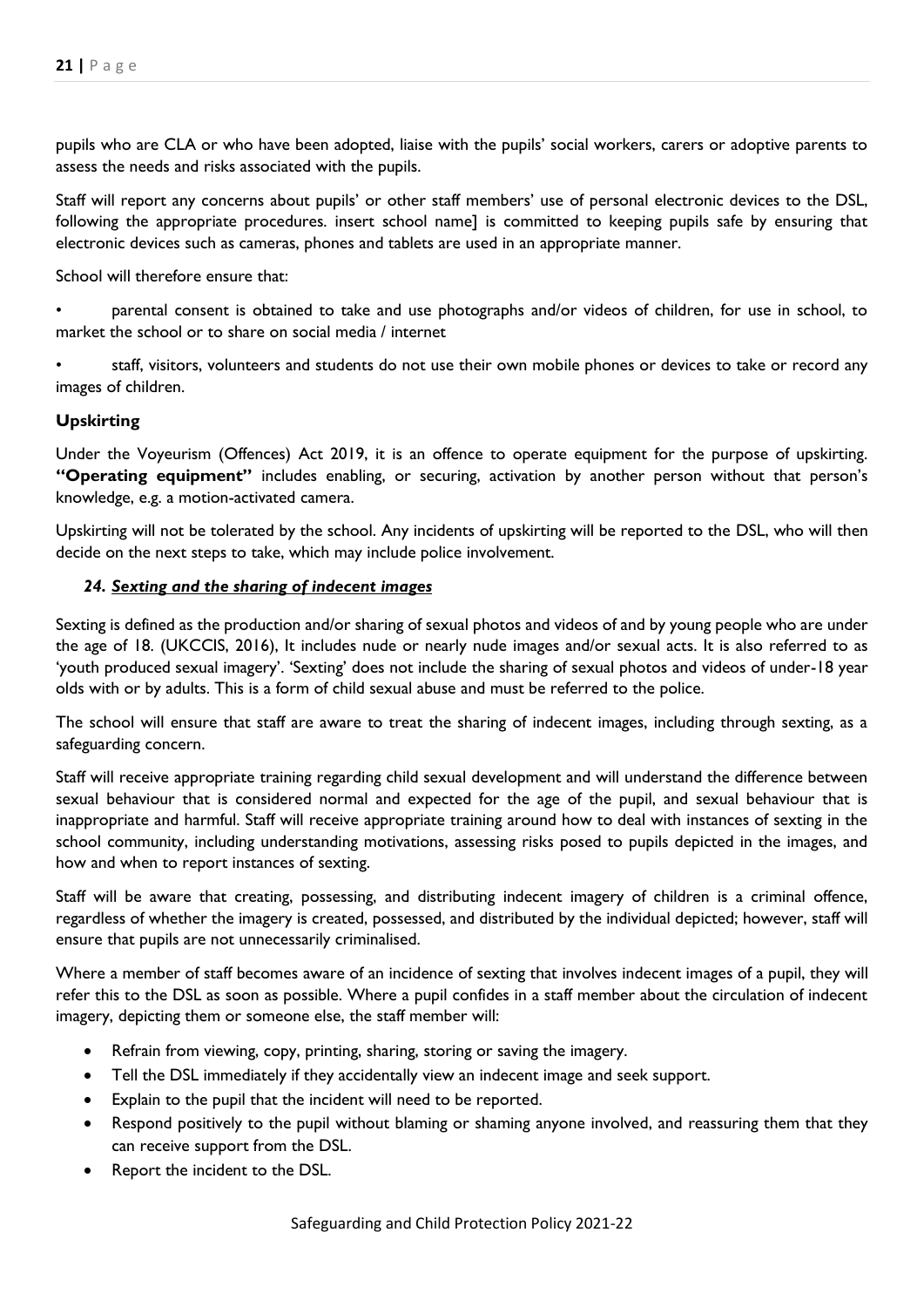The DSL will attempt to understand what the image contains **without viewing it** and the context surrounding its creation and distribution – they will categorise the incident into one of two categories:

- **Aggravated:** incidents which involve additional or abusive elements beyond the creation and distribution of indecent images of pupils, including where there is an adult involved, where there is an intent to harm the pupil depicted, or where the images are used recklessly.
- **Experimental:** incidents involving the creation and distribution of indecent images of pupils where there is no adult involvement or apparent intent to cause harm or embarrassment to the pupil.

Where it is necessary to view the imagery, e.g. if this is the only way to make a decision about whether to inform other agencies, the DSL should:

- Discuss this decision with the headteacher or member of the SLT.
- Ensure the image is, where possible, viewed by someone of the same sex as the individual depicted.
- Ensure viewing takes place on school premises and with another member of staff present in the room this staff member does not need to view the imagery.
- Record how and why the decision was made to view the imagery in accordance with the Records Management Policy.

Where the incident is categorised as 'aggravated', the situation will be managed in line with the school's Peer-on-Peer Abuse Policy. Where the incident is categorised as 'experimental', the pupils involved are supported to understand the implications of sharing indecent imagery and to move forward from the incident. Where there is reason to believe that indecent imagery being circulated will cause harm to a pupil, the DSL escalates the incident to CSC. Where indecent imagery of a pupil has been shared publicly, the DSL will work with the pupil to report imagery to sites on which it has been shared and will reassure them of the support available.

## *25. Context of safeguarding incidents*

Safeguarding incidents can occur outside of school and can be associated with outside factors. All staff, particularly the DSL and deputy DSL(s), will always consider the context of safeguarding incidents. Assessment of pupils' behaviour will consider whether there are wider environmental factors that are a threat to their safety and/or welfare. The school will provide as much contextual information as possible when making referrals to CSC or external agencies.

## **Pupils with SEND**

When managing safeguarding in relation to pupils with SEND, staff will be aware of the following:

- Pupils with SEND or disabilities are nearly 4 times more likely to be a victim of abuse
- Certain indicators of abuse, such as behaviour, mood and injury, may relate to the pupil's disability without further exploration; however, it should never be assumed that a pupil's indicators relate only to their disability
- Pupils with SEND can be disproportionally impacted by issues such as bullying, without outwardly showing any signs
- Communication barriers may exist, as well as difficulties in overcoming these barriers

When reporting concerns or making referrals for pupils with SEND, the above factors will always be taken into consideration. When managing a safeguarding issue relating to a pupil with SEND, the DSL will liaise with the school's SENCO, as well as the pupil's parents where appropriate, to ensure that the pupil's needs are met effectively.

#### *26. Extracurricular activities and clubs*

Extra-curricular activities and clubs hosted by external bodies, e.g. charities or companies, will work in collaboration with the school to effectively safeguard pupils and adhere to local safeguarding arrangements.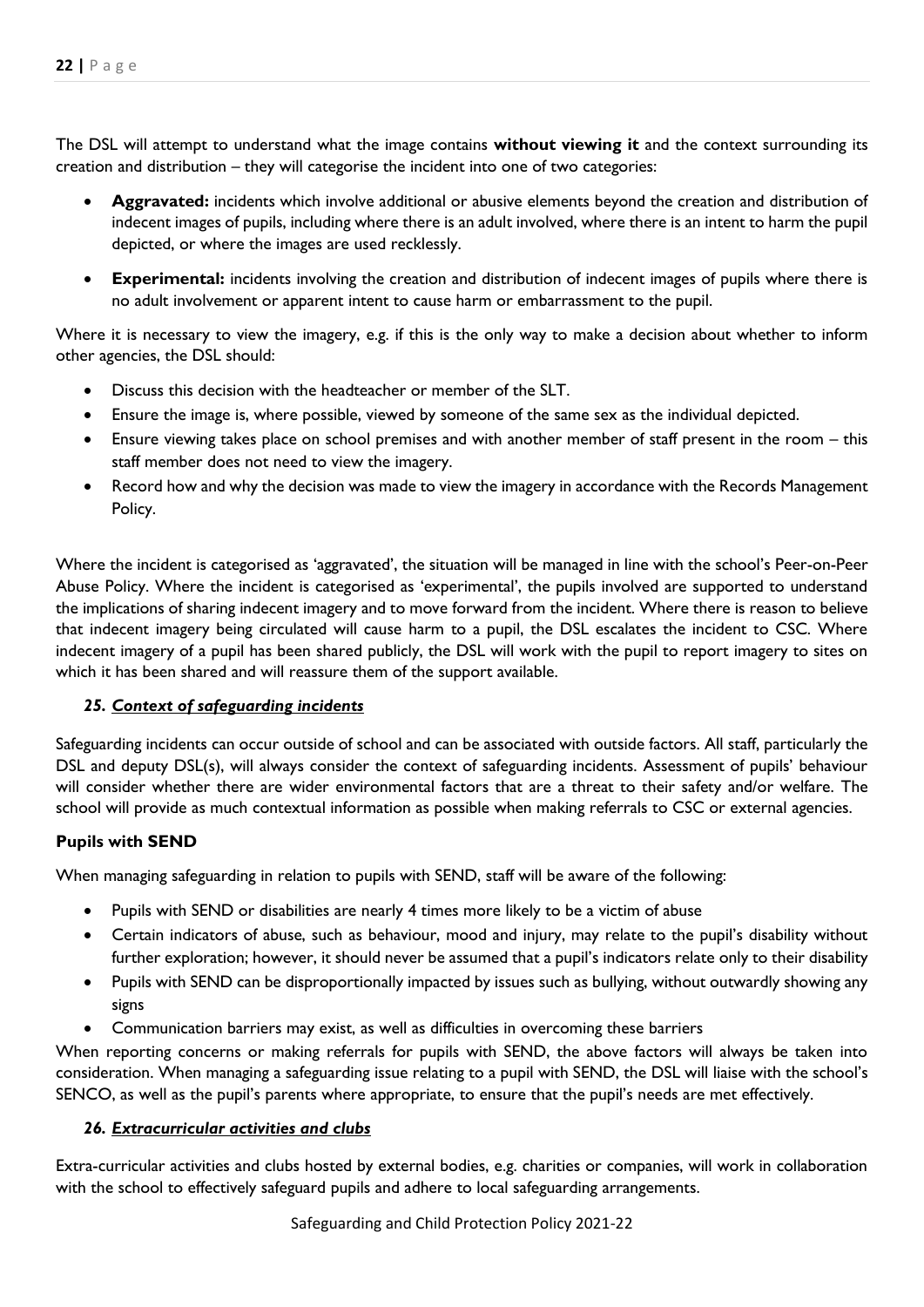Staff and volunteers running extracurricular activities and clubs are aware of their safeguarding responsibilities and promote the welfare of pupils. Paid and volunteer staff understand how they should respond to child protection concerns and how to make a referral to CSC or the police, if necessary.

All national governing bodies of sport that receive funding from either Sport England or UK Sport must aim to meet the Standards for Safeguarding and Protecting Children in Sport.

#### *27. Alternative provision*

The school will remain responsible for a pupil's welfare during their time at an alternative provider. When placing a pupil with an alternative provider, the school will obtain written confirmation that the provider has conducted all relevant safeguarding checks on staff.

#### *28. Work experience*

When a pupil is sent on work experience, the school will ensure that the provider has appropriate safeguarding policies and procedures in place. Where the school has pupils conduct work experience at the school, an enhanced DBS check will be obtained if the pupil is over the age of 16.

#### *29. Managing referrals*

The reporting and referral process outlined in Appendix B will be followed accordingly.

All staff members, in particular the DSL, will be aware of the LA's arrangements in place for managing referrals. The DSL will provide staff members with clarity and support where needed. When making a referral to CSC or other external agencies, information will be shared in line with confidentiality requirements and will only be shared where necessary to do so.

The DSL will work alongside external agencies, maintaining continuous liaison, including multi-agency liaison where appropriate, in order to ensure the wellbeing of the pupils involved. The DSL will work closely with the police to ensure the school does not jeopardise any criminal proceedings, and to obtain help and support as necessary.

Where a pupil has been harmed or is in immediate danger or at risk of harm, the referrer will be notified of the action that will be taken within one working day of a referral being made. Where this information is not forthcoming, the referrer will contact the assigned social worker for more information.

The school will not wait for the start or outcome of an investigation before protecting the victim and other pupils: this applies to criminal investigations as well as those made by CSC. Where CSC decide that a statutory investigation is not appropriate, the school will consider referring the incident again if it is believed that the pupil is at risk of harm. Where CSC decide that a statutory investigation is not appropriate and the school agrees with this decision, the school will consider the use of other support mechanisms, such as early help and pastoral support.

At all stages of the reporting and referral process, the pupil will be informed of the decisions made, actions taken and reasons for doing so. Discussions of concerns with parents will only take place where this would not put the pupil or others at potential risk of harm. The school will work closely with parents to ensure that the pupil, as well as their family, understands the arrangements in place, such as in-school interventions, is effectively supported, and knows where they can access additional support.

#### *30. Concerns about staff and safeguarding practices*

If a staff member has concerns about another member of staff (including supply staff and volunteers), it will be raised with the headteacher or in the case of low-level concerns, the DSL. (Amend to your setting.) If the concern is with regards to the headteacher, it will be referred to the chair of governors.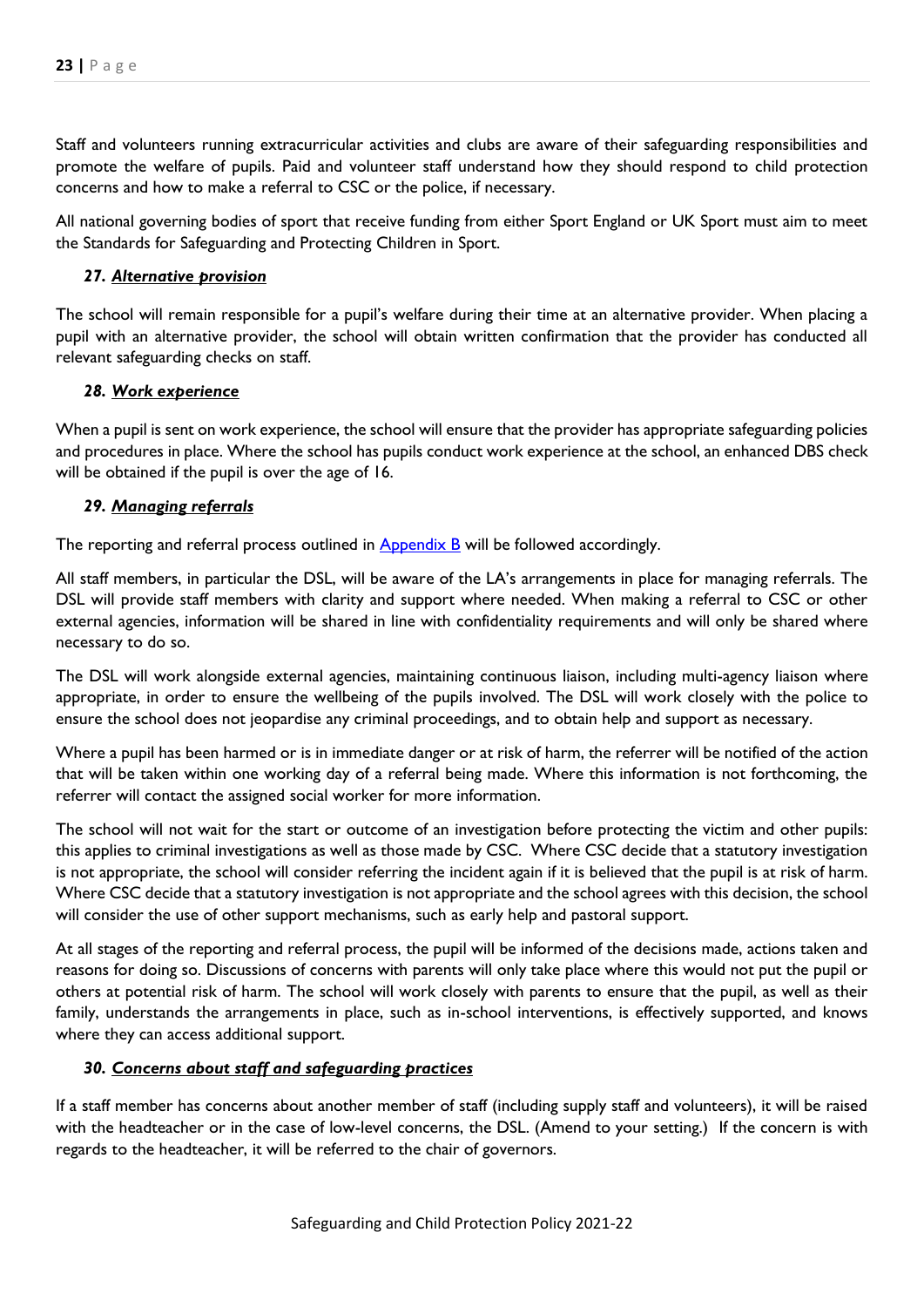Any concerns regarding the safeguarding practices at the school will be raised with the SLT, and the necessary whistleblowing procedures will be followed, as outlined in the Whistleblowing Policy. If a staff member feels unable to raise an issue with the SLT, they should access other whistleblowing channels such as the NSPCC whistleblowing helpline (0800 028 0285).

## *31. Allegations of abuse against staff*

There are clear policies in line with those from the CSAP (Children's Safeguarding Assurance Partnership) for dealing with allegations against people who work with children.

All allegations against staff, supply staff, volunteers and contractors will be managed in line with the school's Whistleblowing Policy – a copy of which will be provided to, and understood by, all staff. The school will ensure all allegations against staff, including those who are not employees of the school, are dealt with appropriately and that the school liaises with the relevant parties.

When managing allegations against staff, the school will recognise the distinction between allegations that meet the harms threshold and allegations that do not, also known as "low-level concerns". Allegations that meet the harms threshold include instances where staff have:

- Behaved in a way that has harmed a child, or may have harmed a child.
- Committed or possibly committed a criminal offence against or related to a child.
- Behaved towards a child in a way that indicates they may pose a risk of harm to children.
- Behaved, or may have behaved, in a way that indicates they may not be suitable to work with children.

All staff at St Augustine of Canterbury RC Primary School are aware of these procedures and aware of the following expectations and protocol:-

- ALL staff and volunteers are aware that they must refer allegations or concerns around staff (including supply staff) conduct to the Headteacher
- ALL staff and volunteers are aware of the requirement to, and process of referring allegations or concerns around the Headteacher to the nominated Governor and how to contact them
- The Headteacher and/or Chair of Governors will discuss the allegation with the Local Authority Designated Officer (LADO)
- CSAP procedures for dealing with allegations against staff will be followed [http://panlancashirescb.proceduresonline.com/chapters/p\\_allegations.html](http://panlancashirescb.proceduresonline.com/chapters/p_allegations.html)
- ALL staff and volunteers remember that the welfare of the child is paramount and that they have a duty to inform DSL **/ HT** if any adult's conduct gives cause for concern
- All low-level concerns surrounding staff or any adult in a position of trust should be reported to the **DSL/HT**.
- ALL staff are aware of the school's Whistle Blowing Policy which enables staff to raise concerns or allegations in confidence and for a sensitive enquiry to take place
- Staff are fully aware of Guidance for Safer Working Practice and Staff Code of conduct and are aware of professional expectations of their own behaviour and conduct.
- Further information, LADO information and flowchart of how allegations are managed managed: -

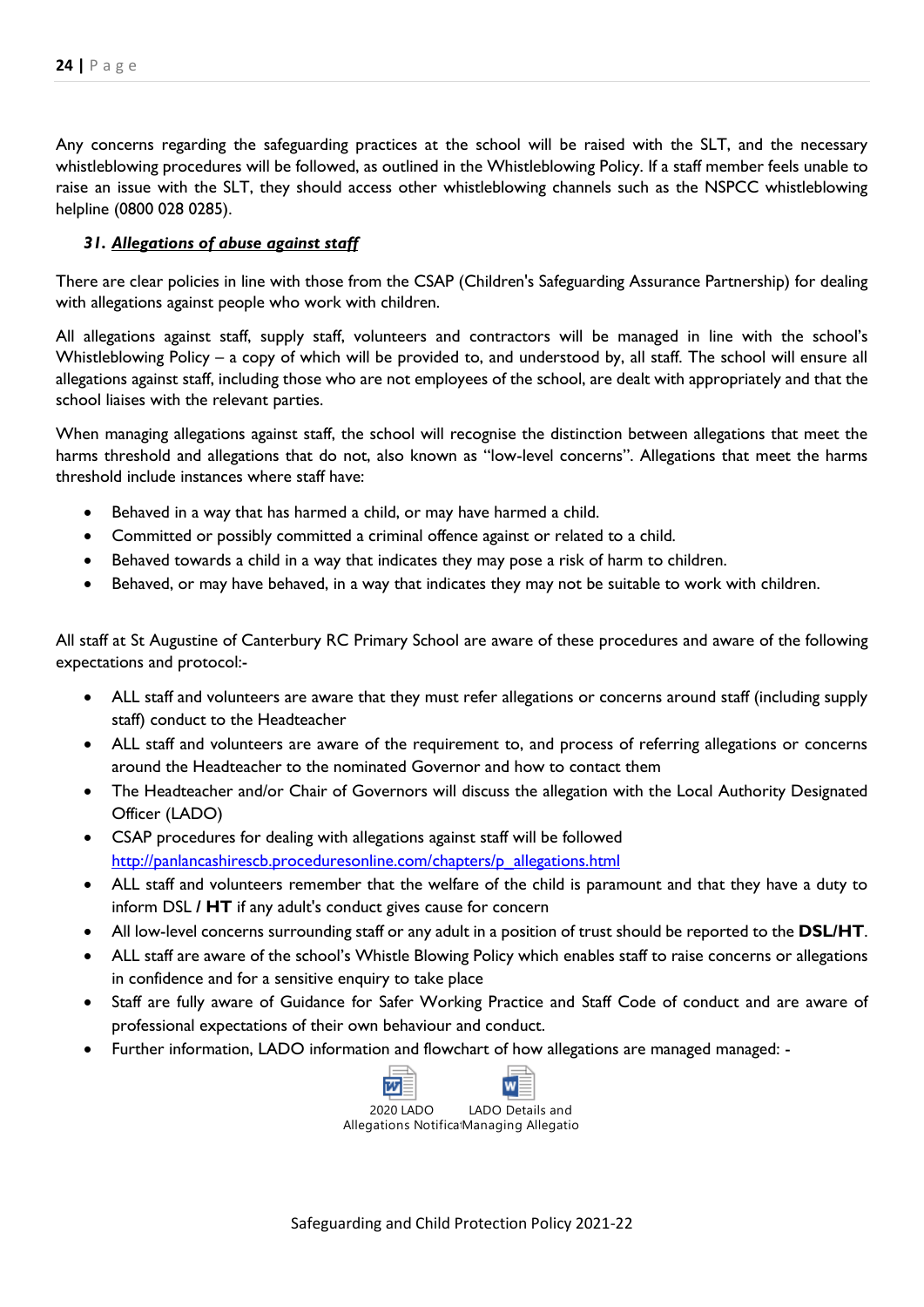St Augustine of Canterbury RC Primary School recognises that children may make disclosures against someone who is in a position of trust not in the school setting. This may be an adult in a place of worship, a sports coach or a club leader. After ensuring that the child is safe, we recognise that we must refer to the LADO and share information.

#### *32. Safer recruitment*

St Augustine of Canterbury RC Primary School is committed to keeping pupils safe by ensuring that adults who work or volunteer in school are safe to do so. We therefore ensure that:

Lancashire County Council Human Resources Guidance is adhered to, to ensure that there is a strong reference and commitment to safeguarding during advertisement, selection and recruitment of new staff

An enhanced DBS check with barred list information will be undertaken for all staff members engaged in regulated activity. A person will be considered to be in 'regulated activity' if, as a result of their work, they:

- Are responsible on a daily basis for the care or supervision of children.
- Regularly work in the school at times when children are on the premises.
- Regularly come into contact with children under 18 years of age.

The DfE's [DBS Workforce Guides](https://www.gov.uk/government/publications/dbs-workforce-guidance) will be consulted when determining whether a position fits the child workforce criteria.

The governing board will conduct the appropriate pre-employment checks for al prospective employees, including internal candidates and candidates who have lived or worked outside the UK.

School will ensure that:

- The appropriate DBS and suitability checks will be carried out for all governors, volunteers, and contractors.
- The original DBS certificate is seen for all appointees to the school, even where the on-line DBS system indicates that the check is clear
- There are sufficient staff/Governors who have undertaken appropriate Safer Recruitment training in the last 5 years to enable at least one person on every recruitment panel to be appropriately trained and there are at least 2 people on each selection panel
- Covering (umbrella) letters will be obtained from agencies and other employers that provide staff to work in school to confirm that appropriate checks have been undertaken. Agencies will be requested to complete the checklist found at Appendix Q of the R&S Guidance.



- Individual identity checks will be undertaken on those staff detailed above to ensure they are employees of the named agency/employer
- A transfer of control agreement will be used where other agencies/organisations use school premises and are not operating under school's safeguarding policies and procedures
- Adults who are involved in the management or provision of child care of children in Early Years, or in out of school provision for children up to 8 years old, will make a declaration that they are not disqualified under the Child Care Act 2006.
- With regard to Disqualification Under the Childcare Act we will adhere to Guidance from [Lancashire County](file://///CorpData01/LCCUsers4$/vwallace001/My%20Documents/For%20portal/•%09https:/schoolsportal.lancsngfl.ac.uk/view_sp.asp%3fsiteid=4311&pageid=45826&e=e)  [Council Human Resources](file://///CorpData01/LCCUsers4$/vwallace001/My%20Documents/For%20portal/•%09https:/schoolsportal.lancsngfl.ac.uk/view_sp.asp%3fsiteid=4311&pageid=45826&e=e)
- This declaration will be renewed annually and evidenced using the LCC staff declaration form May 2021. This form will be retained and stored securely. Documents below.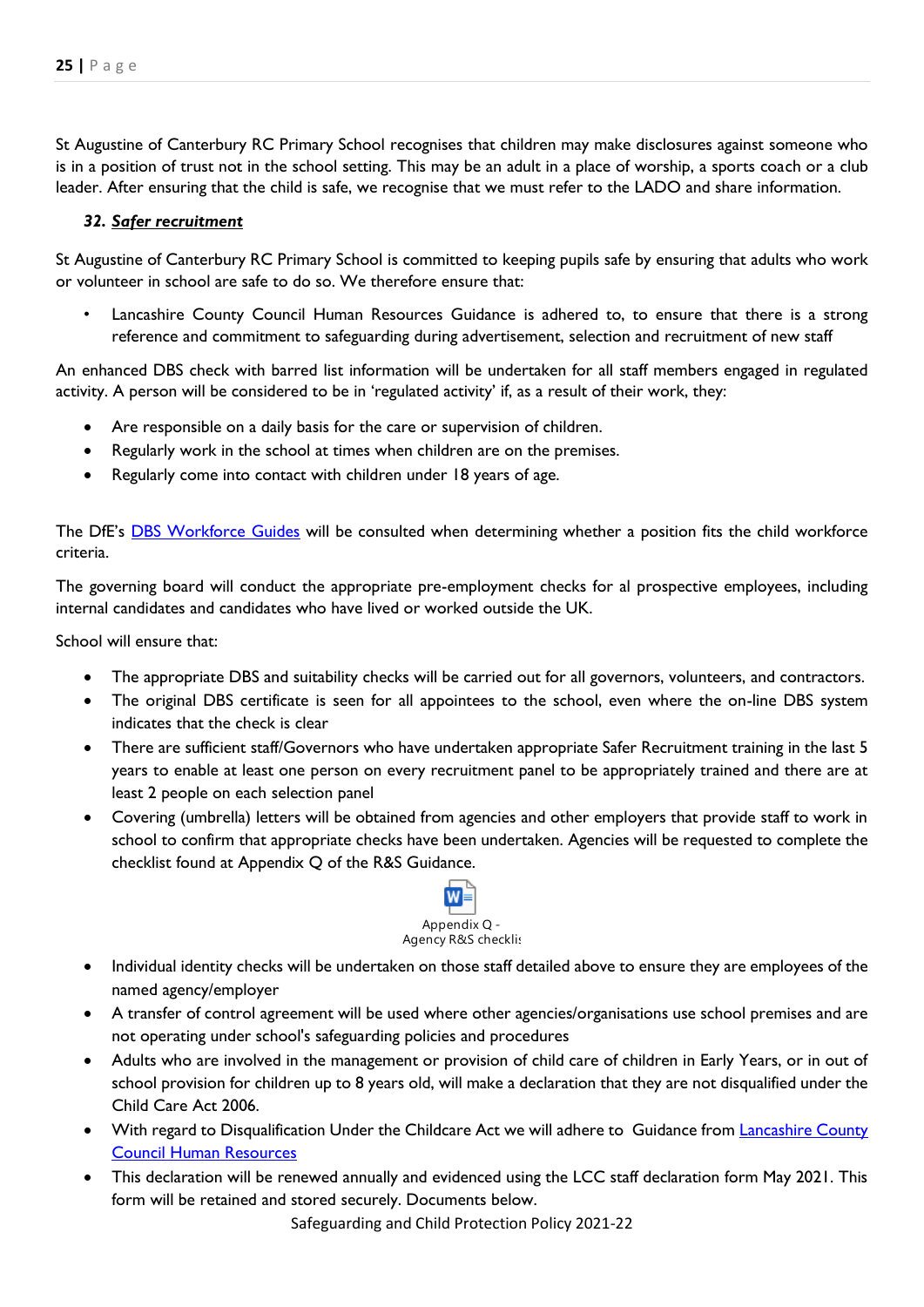



Staff declaration form May 2021.docx

- When an issue is declared, advice will be sought from Ofsted about the need to apply for a waiver. If a waiver is necessary, a risk assessment will be carried out and proportionate measures put in place until a waiver has been issued or matters resolved. If it is not resolved, this must be reported:- [disqualification@ofsted.gov.uk](mailto:disqualification@ofsted.gov.uk)
- Advice will be sought from Human Resources, LADO and/or Schools Safeguarding Officers if any staff are unclear about any aspects of Safer Recruitment.

## **Referral to the DBS**

The school will refer to the DBS anyone who has harmed a child or poses a risk of harm to a child, or if there is reason to believe the member of staff has committed an offence and has been removed from working in regulated activity. The duty will also apply in circumstances where an individual is deployed to another area of work that is not in regulated activity or they are suspended.

## *33. Single central record (SCR)*

The school keeps an SCR which records all staff, including agency and third-party supply staff, and teacher trainees on salaried routes, who work at the school.

Romero Catholic Academy Trust holds a central SCR containing information that is easily accessible and recorded in such a way that allows for details for each individual academy to be provided separately, and without delay, to all who need to see it, including Ofsted.

The following information is recorded on the SCR:

- An identity check
- A barred list check
- An enhanced DBS check
- A prohibition from teaching check
- A check of professional qualifications, where required
- A check to determine the individual's right to work in the UK
- Additional checks for those who have lived or worked outside of the UK
- A section 128 check for those in management positions
- Any other information deemed relevant.

If any checks have been conducted for volunteers, this will also be recorded on the SCR. If risk assessments are conducted to assess whether a volunteer should be subject to an enhanced DBS check, the risk assessment will be recorded.

The details of an individual will be removed from the SCR once they no longer work at the school.

#### *34. Review*

This Policy is subject to ongoing review; however, will be reviewed no later than September 2022.